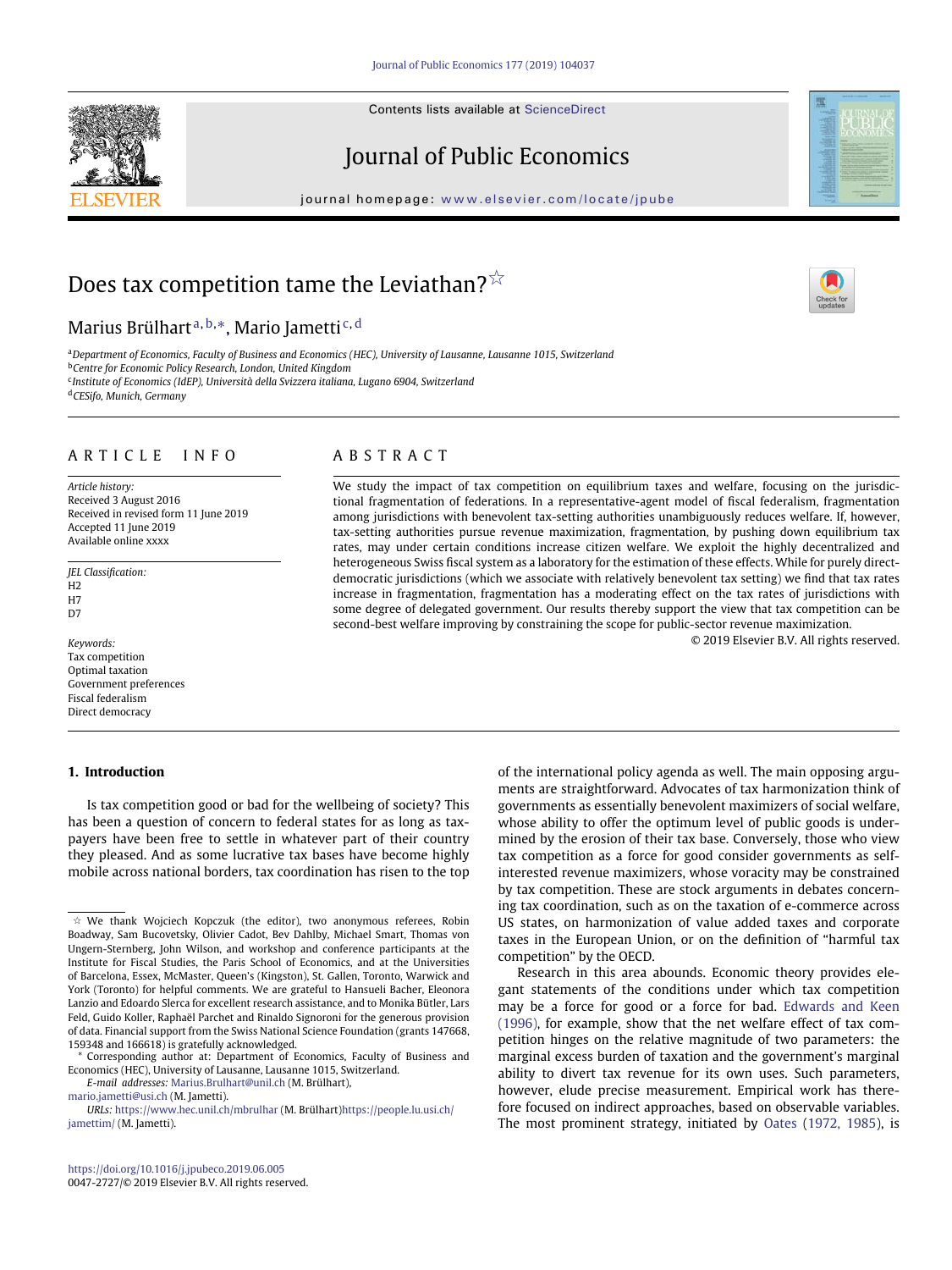to study the relationship between government size and "decentralization", where decentralization is understood alternatively as the share of sub-federal government in consolidated revenues or expenditure (centralism), or as the number of sub-federal governments (fragmentation).<sup>1</sup> This approach draws its working hypothesis from [Brennan and Buchanan'](#page-14-1)s [\(1980\)](#page-14-1) description of governments as revenue-maximizing Leviathans, whose tax raising powers could be held in check by decentralization. Negative partial correlations between government size and decentralization were therefore interpreted as evidence in support of the Leviathan view, and, implicitly at least, of the conjecture that tax competition is a force for good. It has come to be recognized, however, that this approach faces a major identification problem, because negative correlations between government size and decentralization are also predicted by a model of horizontal tax competition among fully benevolent governments — in which case tax competition is welfare reducing.<sup>[2](#page-1-1)</sup> Hence, regressing government size on decentralization does not allow conjectures on underlying government objectives or on the welfare consequences of tax competition. Recognizing the interpretational ambiguity besetting much of the existing empirical literature, Epple and Nechyba (2004, p. 2463) noted that "the work stimulated by Oates addresses the issue of whether spending falls with increased competition, but does not address the issue of whether resources are used more efficiently as competition increases". Similarly, Wilson and Wildasin (2004) concluded their survey with the observation that "more work is needed to incorporate reasonable political processes into tax competition models, leading to sharper empirical distinctions between good and bad tax competition".

In this paper, we seek to advance towards that aim through two main contributions. First, we address the difficulty of distinguishing good from bad tax competition in a way that is tied rigorously to the theory. We derive a reduced-form relationship which involves only observable variables and maps monotonically into welfare effects, drawing on a model of fiscal federalism in the vein of Keen and Kotsogiannis (2002). In this model too, the difference between welfareimproving and welfare-reducing tax competition hinges on largely unobservable structural parameters. However, we can establish the following prediction: if the relationship between states' "smallness" and the equilibrium state tax rate is positive for states that have relatively benevolent governments, and if, other things equal, this same relationship turns negative for states that have less benevolent governments, then the latter effect can be interpreted as evidence of welfare-increasing "Leviathan taming" in these states. The intuition is straightforward. The smaller a state *j*, the less it internalizes the externalities created by its choice of tax rate on the tax base of other jurisdictions, both horizontally (i.e. for the other states in the federation, whose tax base shrinks if state *j* lowers its tax rate) and vertically (i.e. for the federal government, whose tax base increases if state *j* lowers its tax rate). Smallness therefore exacerbates distortions created by externalities. Dominant horizontal externalities lead to state taxes that are too low, while vertical externalities push towards state taxes that are too high. If smallness is *positively* correlated with state tax rates set by relatively *benevolent* governments, this implies that the dominating externality pushes towards equilibrium state taxes that are too high. If smallness is at the same time *negatively* correlated with tax rates among *Leviathan* states, all else equal, this implies that smallness (i.e. tax competition) must be a good thing for the citizens of those states, as it countervails both their governments' intrinsic desire to overtax and the vertical externalities pushing towards excessively high taxes.[3](#page-1-2)

An empirical evaluation of this prediction requires extraneous information on the benevolence of government. Our second main contribution is to exploit an empirical setting that allows us to distinguish *a priori* between government objectives across jurisdictions. We compile a detailed new data set of local taxation in Switzerland, which offers a propitious laboratory for research on tax competition thanks to the exceptional institutional diversity and fiscal autonomy of Swiss sub-federal jurisdictions. With its three hierarchically nested layers of government (central, cantonal and municipal), Switzerland can be considered a federation of federations, thus allowing identification from variation between as well as within federations (cantons). Another feature of the Swiss data is that they allow us to classify jurisdictions by the benevolence of their governments, where we take the intensity of direct-democratic control in matters of local taxation as a proxy measure for benevolence. We thereby have empirical counterparts for all the variables that appear in the theoretical prediction we wish to test.

We estimate the impact of government benevolence on the relationship between local tax rates and the relative smallness of jurisdictions, controlling for differences in revenue needs, locational attractiveness and systemic idiosyncrasies either through jurisdiction-level controls or, in the most demanding specifications, through jurisdiction-level fixed effects. Our central empirical finding is that, among jurisdictions with relatively benevolent governments, smaller ones set higher equilibrium tax rates, but that this relationship disappears in jurisdictions with greater scope for governmental revenue maximization. Hence, our estimation results coincide with the theoretical prediction. Our empirical specification allows us to interpret this finding as evidence that tax competition has a moderating impact on equilibrium taxes *because* governments are Leviathans, and the underlying theory identifies this as evidence of beneficial tax competition. We thereby overcome the interpretational ambiguity of prior empirical work.

Our paper contributes to some additional issues raised in the literature. One recurrent theme in empirical research following Oates (1985) concerns the definition of "decentralization", the metric for the intensity of tax competition. We argue that fragmentation is the appropriate measure: while, to the extent that governments are benevolent, relative sizes of federal and sub-federal government budgets are endogenous, the number of jurisdictions, and thus the relative size of a representative jurisdiction, can more plausibly be treated as exogenous with respect to citizens' *fiscal* preferences.[4](#page-1-3) We therefore model the intensity of tax competition via differences in states' smallness, in terms of their population share.

By allowing for fiscal interdependencies not only among samelevel governments but also among different hierarchically nested government layers, our analysis furthermore takes account of the fact that the standard model of purely horizontal tax competition is increasingly inappropriate as a framework for analyzing non-coordinated tax setting in many real-world contexts. Both fiscal decentralization from national to sub-national governments and (to an as yet lesser extent) delegation of fiscal competencies from national governments to supranational institutions are evident global trends.[5](#page-1-4)

The configuration studied in this paper is therefore not specific to the Swiss case. In general, vertical externalities are more likely

<span id="page-1-0"></span> $1$  Important later contributions to this literature include Nelson (1987), Wallis and Oates (1988), Zax (1989) and Forbes and Zampelli (1989). For a survey, see Feld et al.  $(2010)$ 

<span id="page-1-1"></span><sup>&</sup>lt;sup>2</sup> This has in fact first been pointed out by [Oates \(1985,](#page-14-2) footnote 2) himself, as he stated that "other sorts of models besides Leviathan could produce such an outcome". See also [Hoyt \(1991\).](#page-14-3)

<span id="page-1-2"></span><sup>&</sup>lt;sup>3</sup> For a graphical representation of the different predicted relationships between smallness and equilibrium tax rates, see [Fig. 1](#page-5-0) in [Section 2.3.](#page-4-0)

<span id="page-1-3"></span><sup>4</sup> Fragmentation represents the standard approach for modeling the intensity of tax competition in theories of fiscal federalism and Leviathan governments (see, e.g., [Epple and Zelenitz, 1981; Keen and Kotsogiannis, 2003; Eggert and Sørensen, 2008\)](#page-14-4).

<span id="page-1-4"></span><sup>5</sup> See [Epple and Nechyba \(2004\)](#page-14-5) for a survey of the theoretical and empirical literature on fiscal decentralization.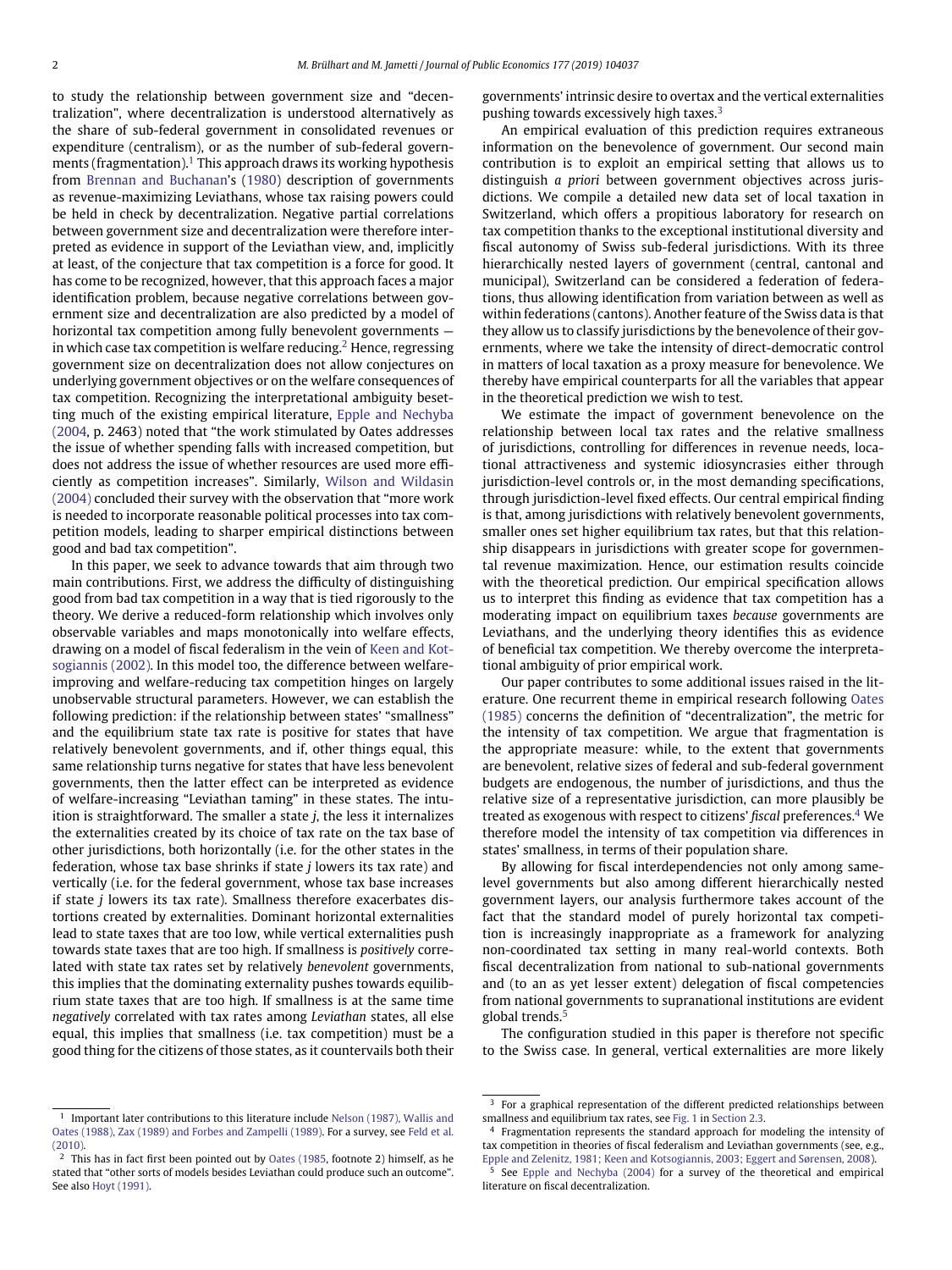to dominate the smaller is the sub-federal fiscal share. Average revenues of our sub-federal jurisdictions (municipalities) amounted to 69% of corresponding federal (canton) revenues in our sample period 1990–2009, which is a relatively high sub-federal fiscal share in international comparison. $6$  The scope for vertical externalities should therefore be rather greater in many other federations. In addition, even the "Leviathan" governments in our Swiss data are subject to direct-democratic controls via voluntary referenda, which means that elected officials still enjoy comparatively little leeway to pursue their self-serving aims. Other nations' sub-federal jurisdictions likely exhibit greater scope for both vertical externalities and revenue maximization than Swiss municipalities, and hence our results imply that there is even greater scope for Leviathan-taming tax competition in many other federations.

Finally, our study is related to a literature that seeks to establish how different democratic institutions shape policy outcomes. The impact of direct democracy represents one of the key themes in this research area. In a comprehensive literature survey, Besley and Case (2003, p. 45) put the central insight as follows: "the possibility of initiatives forces greater agreement between voter preferences and policy outcomes, assuming that representatives elected to the legislature have views that are out of step with the citizens at large". In the same vein, [Matsusaka \(2005\)](#page-14-6) concludes that "direct democracy works", precisely because it mitigates agency problems between voters and potentially Leviathan governments. Our contribution is to explore the effect of direct democracy on local taxation via its interaction with fiscal externalities. This causal link has not, to our knowledge, been studied before.

The paper is organized as follows. [Section 2](#page-2-1) presents the theoretical model underlying our analysis and derives testable predictions. In [Section 3,](#page-6-0) we discuss our estimation strategy and describe the empirical setting. Regression results are reported in [Section 4,](#page-9-0) and [Section 5](#page-12-0) offers a concluding summary and discussion.

#### <span id="page-2-1"></span>**2. The model**

The theoretical framework informing our estimation strategy is a "small open federation" variant of the model developed by Keen and Kotsogiannis (2002). We extend their model by allowing for heterogeneous government objectives and state sizes while retaining the assumptions that private agents hold identical preferences and that there is a single mobile tax base.<sup>[7](#page-2-2)</sup>

After setting up the model we characterize its equilibrium. For the subsequent development, we can use the theoretical results of monotonic comparative statics in supermodular games, which requires only a minimum of structure. Our analysis proceeds in three steps: i) we show that if (equilibrium) tax rates *increase* with intensified tax competition (smaller size of jurisdictions), then this situation is unambiguously welfare reducing for any type of government objective; ii) if we observe raising tax rates with more competition for relatively *benevolent* governments, it must also be that tax rates are falling for some less benevolent governments; iii) finally, if points i) and ii) apply, we can then translate the tax effect of size into a welfare effect of size.

#### *2.1. A small open federation*

We consider a federation with a central government and  $N \geq 1$ fiscally autonomous sub-federal states *j*. These states are alike in all respects bar their size and their governments' preferences. Each state is populated by  $M_j$  investor-firms.<sup>[8](#page-2-3)</sup> Hence, the federation's total population is given by  $\sum_{i=1}^{N}$  $\sum\limits_{j=1}^N M_j \; = \; M.$  The tax base is represented by a production factor *K* that is perfectly mobile among states as well as between the federation and the outside world. *K* can represent any mobile factor, including labor, but for simplicity we refer to it as "capital".

Investor-firms determine the within-federation, per-firm supply (*S*) and demand (*K*) of capital. Firms use an identical concave production technology  $F(K_i)$ , with  $F > 0$  and  $F' = c < 0$  in the relevant range of *Kj*, implying that the slope of the demand for capital does not depend on the tax rate. The net-of-tax rate of return  $\rho$  is determined in a federation-wide capital market. Capital is taxed by federal and state governments at rates *T* and  $t_j$  respectively, with  $\tau_j = T + t_j$ . We denote the vector of state tax rates by t, with elements *tj*. The vector of equilibrium state tax rates is denoted by t ∗.

Profit maximization determines per-firm capital demand  $K_i$  = *K* ( $\rho + \tau_j$ ), with *K*<sup> $\prime$ </sup> = 1/*c*. State *j*'s aggregate capital demand is simply  $M_j K_j$ . Rent  $\pi_j = \pi(K_j)$ , defined as the difference between the value of production and the rental cost of capital, is distributed to residents.

Each investor is endowed with  $e$  units of capital, of which  $S_i$  is invested within the federation and the remainder is invested in the rest of the world (ROW).<sup>9</sup> Without loss of generality, returns in the ROW are normalized to zero, which implies that  $\rho$  can take negative values if the rate of return is lower in the federation than in the ROW.

Preferences over private goods are given by

$$
W_j^{private} = u ((1 + \rho) S_j) + (e - S_j) + \pi_j,
$$
\n(1)

where  $u(\cdot)$  is an increasing and concave function, implying a home bias in investment. Domestic and foreign incomes being perceived as imperfect substitutes, differences in the rate of return between the federation and the ROW can exist even with perfect capital mobility.

The investment decision implies per-investor capital supply  $S_i =$  $S(\rho)$ , which turns out to be identical across states. Capital supply from state *j* is thus given by  $M_iS(\rho)$ . For analytical convenience, we assume that inward investment from outside the federation is zero.<sup>10</sup> Market clearing implies that  $\sum_j M_j S(ho) = \sum_j M_j K(\rho + \tau_j)$  and determines the equilibrium rate of return in the federation. The effect on the rate of return of a change in state *j'*s tax rate (using  $K'_j = 1/c$ ) is

<span id="page-2-6"></span>
$$
\frac{\partial \rho}{\partial t_j} = \frac{M_j K'}{\sum_{k} M_k \left( S' - K' \right)} = p_j \frac{K'}{\left( S' - K' \right)} < 0,\tag{2}
$$

<span id="page-2-0"></span> $6$  Data from the OECD's Fiscal Decentralization Database (own-source tax revenue). For comparison, in 2016 US state and local revenue corresponded to 49% of federal tax revenue, while the relative size of local tax revenue to state tax revenue amounted to 70%. The corresponding shares in Germany were 47% and 36% respectively.<br> $\frac{7}{1}$  The model follows a tradition of modeling tax competition as a sim-

<span id="page-2-2"></span>The model follows a tradition of modeling tax competition as a simultaneousmove game among *N* symmetric states with constant returns, an immobile and a perfectly mobile factor, and one-for-one technology for transforming private into publicly provided goods [\(Zodrow and Mieszkowski, 1986\)](#page-15-0). Heterogenous government objectives and state sizes have been considered independently by, among others, Keen (1998) and Bucovetsky (1991). Important theoretical precursors to the work of Keen and Kotsogiannis [\(2002, 2003,](#page-14-7) [2004\)](#page-14-8) include [Wrede](#page-15-1) [\(1996, 1999\)](#page-15-1), Dahlby (1996) and Fuest (2000).

<span id="page-2-3"></span><sup>8</sup> We will use the terms "investor", "firm" and "agent" interchangeably.

<span id="page-2-4"></span><sup>9</sup> In the interpretation of *K* as labor, *e* represents endowments of time which can be "invested" in the labor market. Note that one might equivalently interpret the model in terms of an intertemporal savings decision, as in Keen and Kotsogiannis (2002), by relabeling "investment in ROW" as first-period consumption and "domestic investment" as investment for second-period consumption.

<span id="page-2-5"></span><sup>&</sup>lt;sup>10</sup> Allowing for two-way international investment flows would complicate the model without changing any of our qualitative results.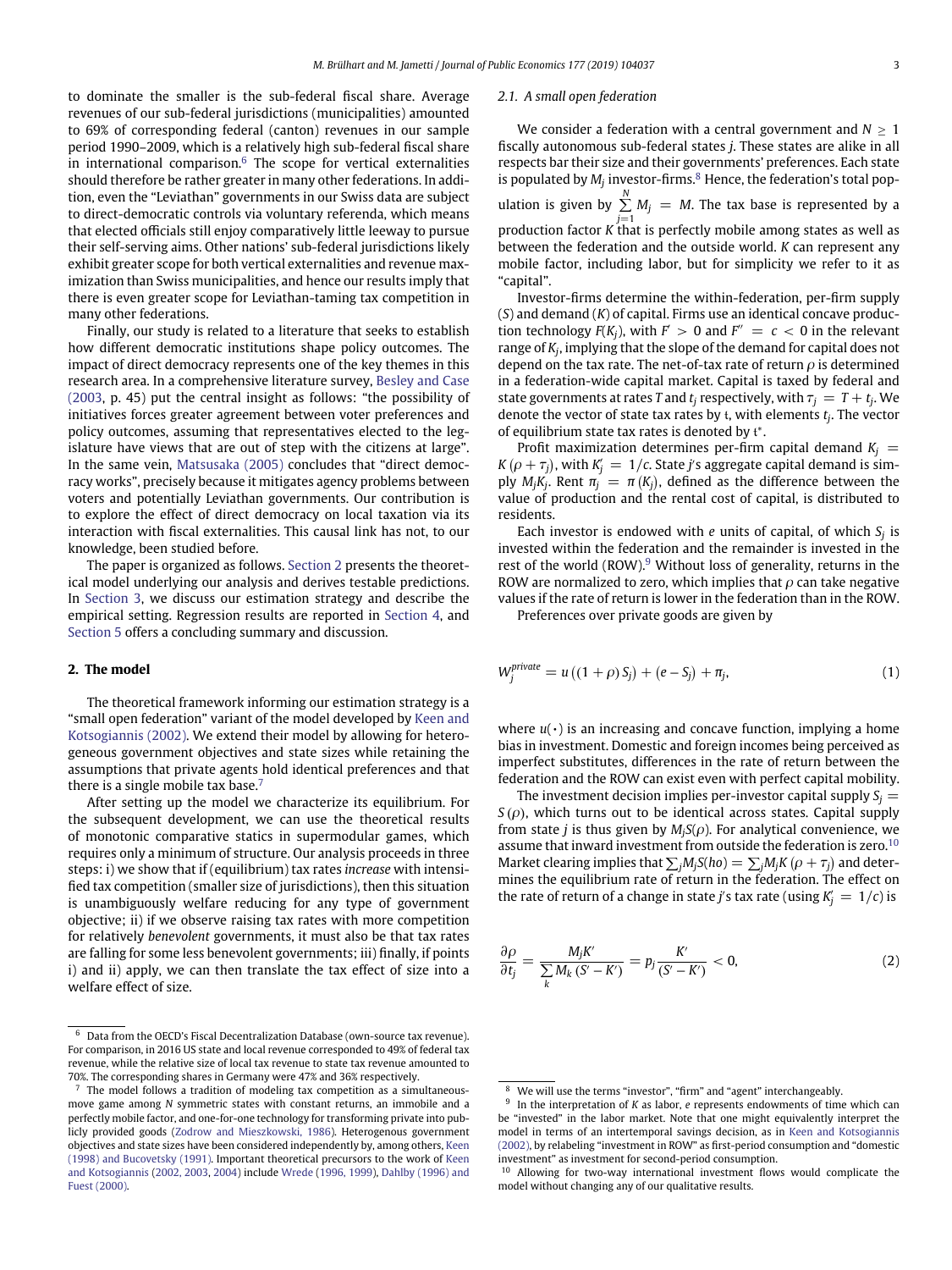where  $p_j = \frac{M_j}{M}$  is the population share of state *j*. Similarly, the effect on  $\rho$  of a change in the tax rates of *all* states is

$$
\rho' \equiv \frac{\partial \rho}{\partial t} = \frac{\sum_{j} M_{j} K'}{\sum_{j} M_{j} (S' - K')} = \frac{K'}{(S' - K')} \in [-1, 0).
$$

Hence,  $\frac{\partial \rho}{\partial t_j} = p_j \rho'$ . This implies that the change in the net-oftax rate of return with respect to a change in one state's tax rate is independent of the distribution of the federal population among the other states (as the distribution of  $p_{i\neq j}$ , does not feature in  $\frac{\partial \rho}{\partial t_j}$ ).

Publicly provided goods are produced with constant returns and distributed equally to all investor-firms, and no tax revenue is wasted. This implies per-capita budget constraints  $g_j = t_j K(\rho + \tau_j)$ for the state governments, and  $G = \frac{1}{M} {\sum_j} TM_j K\left( {\rho + \tau_j } \right)$  for the federal government[.11](#page-3-0)

Publicly provided goods enter agents' utility function. Total indirect utility for an investor in state *j* can be written as

$$
W_j = u ((1 + \rho) S(\rho)) + (e - S(\rho)) + \pi (\rho + \tau_j) + \Gamma (g_j; G),
$$
 (3)

where  $\Gamma\left(\mathcal{g}_j;G\right)$  is increasing and concave in both arguments.

# *2.2. Government preferences and citizen welfare*

The existing literature identifies two polar cases: benevolent governments and purely revenue-maximizing (Leviathan) governments. We allow also for intermediate cases. This is captured by the following per-capita objective function of state governments:

$$
\Omega_j = (1 - \mu_j) W_j + \mu_j t_j K \left( \rho + \tau_j \right), \tag{4}
$$

with  $\mu_i \in [0, 1]$ .

For  $\mu$ <sup>*j*</sup> = 0, the government's objective function coincides with the utility of the state's residents, whereas  $\mu$ <sub>i</sub> = 1 represents a pure Leviathan. Hence, larger values of  $\mu$  characterize governments with a stronger taste for revenue maximization.[12](#page-3-1)

State governments maximize  $\Omega_i$  taking into account agents' choices, factor-market clearing and the budget constraints. They hold Nash conjectures over other states' tax rates and the federal tax rate. We do not model the tax setting of the federal government explicitly, neither in terms of objective function nor timing, but assume that the federal tax rate is independent of the distribution of investorfirms across states, which is sufficient for isolating the welfare effects of state taxes separately from the determination of  $T^{13}_\cdot$  $T^{13}_\cdot$  $T^{13}_\cdot$  In other words, our results hold conditional on *T*. The overall welfare effect

of taxation, however, also depends on the determination of federal taxes. We address this issue in the empirical analysis by controlling for *T*.

Using Eq. [\(2\)](#page-2-6), and the fact that  $\pi' = \frac{\partial \pi}{\partial \tau_j} = -K$ , we can write the first-order condition, evaluated at equilibrium and implicitly determining state tax rates, as

<span id="page-3-4"></span>
$$
H_{j} = \frac{\partial \Omega_{j}}{\partial t_{j}}\Big|_{t=t^{*}} = (1 - \mu_{j}) \left\{ \frac{1}{(1 + \rho)} Sp_{j}\rho' - K_{j} (p_{j}\rho' + 1) + \Gamma_{g} [K_{j} + t_{j}K' (p_{j}\rho' + 1)] + \Gamma_{G} [TK'p_{j} (\rho' + 1)] \right\} + \mu_{j} [K_{j} + t_{j}K' (p_{j}\rho' + 1)] = 0,
$$
\n(5)

where  $\frac{1}{1+\rho} = u'$  (see Eq. [\(3\)](#page-3-3)). This first-order condition implies

<span id="page-3-3"></span>
$$
\left. \frac{\partial (t_j K_j)}{\partial t} \right|_{t=t^*} = \left. \frac{\partial (g_j)}{\partial t} \right|_{t=t^*} = K_j + t_j K' (\rho' + 1) \ge 0. \tag{6}
$$

At equilibrium, tax revenues increase with a symmetric rise in states' tax rates, and overall changes in equilibrium state tax rates have a weaker effect on capital supply than a tax increase by a single state. Hence, state governments find themselves on the upward sloping part of their Laffer curve, and state tax rates are monotonically related to changes in tax revenues and public spending. This implies that our empirical approach based on tax rates is consistent with Oates-type specifications, which use tax revenues or public spending as the dependent variable.

Given the homogeneity of agents, social welfare is characterized by *Wj*. Analysis of the symmetric version of this model (e.g. by Keen and Kotsogiannis, 2002, 2003) has shown that, except for knife-edge configurations, independent state-level tax setting leads to socially suboptimal equilibrium state tax rates: a symmetric change in *all* tax rates can be welfare improving. The equivalent in our setup is a marginal change in t. Using the fact that, for state *j*, the other states' tax rates enter the welfare function only indirectly via their effect on  $\rho$ , we can express the effect of such a change as

<span id="page-3-5"></span>
$$
\frac{\partial W_j}{\partial t} = \frac{1}{(1+\rho)} S\rho' - K_j(\rho' + 1) + \Gamma_g [K_j + t_j K'(\rho' + 1)] + \Gamma_G T K'(\rho' + 1).
$$
\n(7)

For less than pure Leviathans ( $\mu$  < 1), subtracting Eq. [\(5\)](#page-3-4) from Eq. [\(7\)](#page-3-5)yieldsanexpression thatlends itself toeconomic interpretatio[n:](#page-4-1)

<span id="page-3-6"></span>
$$
\frac{\partial W_j}{\partial t}\Big|_{\mu_j < 1} = \frac{(1-p_j)\left[\frac{\text{S}_0}{\left(\frac{S}{(1+\rho)} - K_j\right)\rho'} + \frac{\text{S}_0}{\Gamma_g t_j K'\rho'} + \frac{\text{S}_0}{\Gamma_G T K'\left(\rho' + 1\right)}\right]}{-\frac{\mu_j}{1-\mu_j}\underbrace{\left[K_j + t_j K'\left(p_j \rho' + 1\right)\right]}_{\text{S}_0}} \geq 0.14
$$

<span id="page-3-0"></span> $\overline{11}$  This model abstracts from vertical transfers. In the empirical part, we shall take account of this by controlling for vertical fiscal equalization.

<span id="page-3-1"></span><sup>12</sup> [Keen and Kotsogiannis \(2003\)](#page-14-9) model the Leviathan by assuming that some exogenously given fraction of tax revenues is used for expenditure that benefits only the government itself. Adopting this modeling approach would not change our relevant results. [Eggert and Sørensen \(2008\)](#page-14-10) represent Leviathans as pursuing vote maximization through rents offered to public-sector employees, who have a positive weight in the social welfare function. It turns out that this leads to qualitatively equivalent conclusions regarding the desirability of horizontal tax competition to those identified by [Edwards and Keen \(1996\)](#page-14-11) and therefore to those implied in our model as well. Keen (1998) combines benevolent and Leviathan motives by positing the objective function  $(1 - \mu) v (\rho + \tau) + \Gamma(tK, G)$ , where *v*() represents citizens' utility from a private good, and  $\Gamma$ () represents utility from the public good. This setup could only be applied to our analysis if federal spending *G* were taken as fully exogenous, which would assume

<span id="page-3-2"></span>away vertical externalities.<br><sup>13</sup> See [Keen and Kotsogiannis \(2002,](#page-14-7) p. 368f) for a discussion in the symmetric case. Importantly, they show that with only one tax instrument at hand, even a benevolent federal government will not be able to correct state-level externalities fully to achieve the first-best outcome.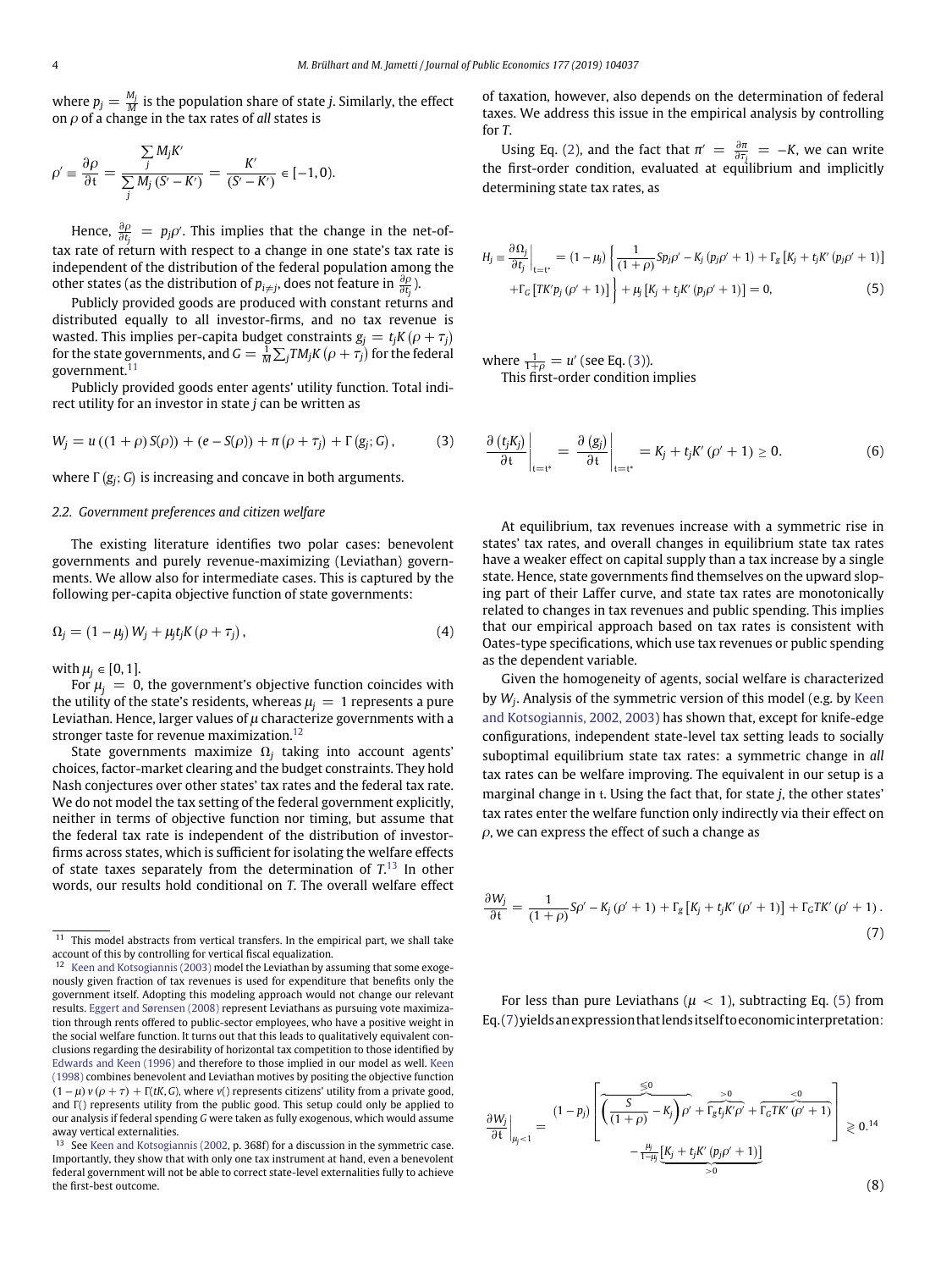If *<sup>∂</sup>Wj <sup>∂</sup>*<sup>t</sup> *<* 0, state *<sup>j</sup>* s tax rate is too high from a social point of view, i.e. a coordinated tax cut would raise social welfare. Similarly, *∂Wj <sup>∂</sup>*<sup>t</sup> *>* 0 implies that tax rates are below the social optimum.

The first set of brackets contains three terms. The first of these terms may be called a *tax exporting effect*, due to the fact that in this setting, unlike in the symmetric model, capital supply and demand in state *j* are not necessarily equal. This effect pushes equilibrium tax rates above or below the social optimum, depending on whether  $K_j > \frac{S}{(1+\rho)}$  or  $K_j < \frac{S}{(1+\rho)}$ . The second term represents the *horizontal tax externality*, arising from the interaction among state governments, and driving equilibrium tax rates below the social optimum. The third term represents the *vertical tax externality*, which results from the use of the same tax base by the federal and the state governments. This effect pushes equilibrium tax rates above the social optimum. Finally, the second brackets contain what we call the *Leviathan effect*, representing the deviation from optimal revenue collection induced by Leviathan government preferences. The Leviathan effect implies that the higher is  $\mu$ <sub>*i*</sub> the greater is the scope for excessively high state tax rates.

# <span id="page-4-0"></span>*2.3. State size*

While we cannot obtain closed form expressions for the equilibrium tax rates, we are nevertheless in a position to study the effect of a change in state size on the equilibrium state tax rate through a simple exercise in comparative statics. State size is our (inverse) measure of fragmentation.<sup>[15](#page-4-2)</sup> We abstract from the impact of a small change in the size of one state  $dp_i$  on the relative size of the other states ( $dp_{i\neq j} \cong 0$ ).<sup>[16](#page-4-3)</sup>

Let  $H$  denote the system of first-order conditions characterized by Eq. [\(5\)](#page-3-4),  $\mathcal{H}_t$  the Jacobian matrix with element *i,j* equal to  $\frac{\partial H_i}{\partial t_j}$  and <sup>H</sup>*pj* the vector with *<sup>i</sup>*-th element *<sup>∂</sup>Hi ∂pj* . The expression for the vector  $\nabla$ *t*<sub>*p<sub>j</sub>*</sub> with elements  $\frac{\partial t_i}{\partial p_j}$  is then given by  $\nabla$ *t*<sub>*p<sub>j</sub>*</sub> = −*H*<sup> $-1$ </sup> \*  $\mathcal{H}_{p_j}$ .

For our welfare analysis we need to impose some additional structure. We assume, as in [Devereux et al. \(2008\),](#page-14-12) that the marginal rate of substitution (MRS) between *S* and *g* is constant in the neighborhood of equilibrium, which implies that tax rates are strategic complements.[17](#page-4-4) Strategic complementary, and hence supermodularity, allows us to use the monotonicity results of comparative statics in supermodular games, i.e. Theorem 4 (Monotonicity Theorem) of [Milgrom and Shannon \(1994\)](#page-14-13) and Theorem 2.3 of [Vives \(2000\).](#page-14-14) In the context of our model, these results imply that  $\mathit{sign}(\nabla \mathit{t}_{p_j}) = \mathit{sign}(\mathcal{H}_{p_j}),$ or in other words, all elements of  $\mathcal{H}_t^{-1}$  are negative. Recall also that

our results hold conditional on *T*. Concerning the sign of *<sup>∂</sup>tj ∂pj* (and *<sup>∂</sup>ti ∂pj* ), we can therefore concentrate on

<span id="page-4-5"></span>
$$
\frac{\partial H_j}{\partial p_j} = (1 - \mu_j) \left[ \left( \frac{S}{(1 + \rho)} - K_j \right) \rho' + \Gamma_g t_j K' \rho' + \Gamma_G T K' (\rho' + 1) \right] + \mu_j t_j K' \rho'.
$$
\n(9)

This implies that the state tax rate may increase or decrease with state size. The net effect depends on

<span id="page-4-1"></span><sup>14</sup> The corresponding expression for pure Leviathansis: 
$$
\frac{\partial w_j}{\partial t}\Big|_{H_j=1} = \frac{\left(\frac{S}{(1+\rho)} - K_j\right)\rho' - K_j}{\left(\frac{S}{(1+\rho)} - K_j\right)\rho'} + \frac{(1-p_j) \Gamma_g K' t \rho'}{t} + \frac{\Gamma_G T K'(\rho' + 1)}{t} \ge 0.
$$

<span id="page-4-4"></span><sup>17</sup> See [Proposition 1](#page-5-1) of [Vrijburg and de Mooij \(2016\).](#page-14-15)

- 1. the balance between horizontal and vertical tax externalities (with dominant horizontal externalities strengthening the tendency for tax rates to rise with state size, and vice-versa for dominant vertical externalities), which can be gleaned from the correspondence of bracketed terms in Eqs. [\(8\)](#page-3-6) and [\(9\)](#page-4-5), and
- 2. the intensity of Leviathan preferences (with stronger Leviathan preferences weakening the relative importance of vertical externalities).

Another useful comparative static result is the effect of the Leviathan parameter  $\mu$  on equilibrium tax rates. This is given by  $\nabla t^*_{\mu_j} = -H_t^{-1} * H_{\mu_j}$ . Again focusing on  $\frac{\partial H_j}{\partial \mu_j}$ , we obtain

<span id="page-4-9"></span>
$$
\frac{\partial H_j}{\partial \mu_j} = -\left\{ \frac{1}{(1+\rho)} Sp_j \rho' - K_j (p_j \rho' + 1) + \Gamma_g [K_j + t_j K' (p_j \rho' + 1)] + \Gamma_G [TK' p_j (\rho' + 1)] \right\} + [K_j + t_j K' (p_j \rho' + 1)] > 0.
$$
 (10)

Given that the second square bracketed term is positive, inspection of Eq. [\(5\)](#page-3-4) shows that the term in curly brackets must be negative at equilibrium, which establishes the sign of  $\frac{\partial H_j}{\partial \mu_j}$ . Hence, an increase in the Leviathan parameter, all else equal, always increases the equilibrium tax rate.

The relationship between state size and equilibrium tax rates is interesting in itself and can be measured empirically. However, we ultimately strive for statements about welfare effects of tax competition. This requires that we establish a link between, on the one hand, the observable relationship between state size and the equilibrium tax rate (the "tax rate effect of size"), and, on the other hand, the unobservable relationship between state size, the tax rate and welfare (the "welfare effect of size"). Since relative state size serves as an inverse measure for the intensity of tax competition, the welfare effect of size can be interpreted as an inverse measure of the desirability of tax competition.<sup>18</sup>

The utility function Eq. [\(3\)](#page-3-3) implies that welfare is not affected by  $p_i$  directly but indirectly via the effect of  $p_i$  on  $t_i$ . The welfare effect of a change in state *j* s size, conditional on *T*, can then be written as

$$
\frac{\partial W_j}{\partial p_j} = \frac{\partial W_j}{\partial t} \left( \sum_i \frac{\partial t_i}{\partial p_j} \right).
$$
\n(11)

Thus, the welfare effect of size is the product of (a) the derivative of state welfare relative to the vector of state tax rates and (b) the tax rate effect of size, summed across all states of the federation.

It can be shown that, with purely benevolent governments, intensified tax competition via smaller state size will reduce welfare, irrespective of the dominant tax externality.<sup>[19](#page-4-7)</sup> However, even the parsimonious model studied here does not allow for *general* results on the welfare implications of state size for positive values of the Leviathan parameter.<sup>20</sup> We can, however, identify a mapping from

<span id="page-4-3"></span><span id="page-4-2"></span><sup>&</sup>lt;sup>15</sup> The relationship between state size and fragmentation is discussed in [Section 2.4.](#page-6-1) <sup>16</sup> Strictly speaking, per the definition of  $p_j$ , any change in size of jurisdiction *j* needs to be compensated by corresponding changes in jurisdictions  $i \neq j$ . For a sufficiently large number of sub-federal jurisdictions, however, this becomes a second-order effect. Note that the average number of jurisdictions in our data set is 178.

<span id="page-4-6"></span> $18$  As we are focusing on the change in welfare induced by a change in state size, our results are consistent with the finding that, with horizontal tax competition and a given distribution of state sizes, smaller states obtain a higher level of welfare in equilibrium than larger states (see e.g. [Bucovetsky, 1991\)](#page-14-16).

<span id="page-4-7"></span>This mirrors the result of [Keen and Kotsogiannis \(2004\).](#page-14-8) The formal proof of this result in our specific setting can be provided on request.

<span id="page-4-8"></span>One exception should be noted. [Keen and Kotsogiannis \(2003\)](#page-14-9) show that tax competition between *purely Leviathan* governments is unambiguously welfare improving in the special case where federal and state-level public goods are perfect substitutes.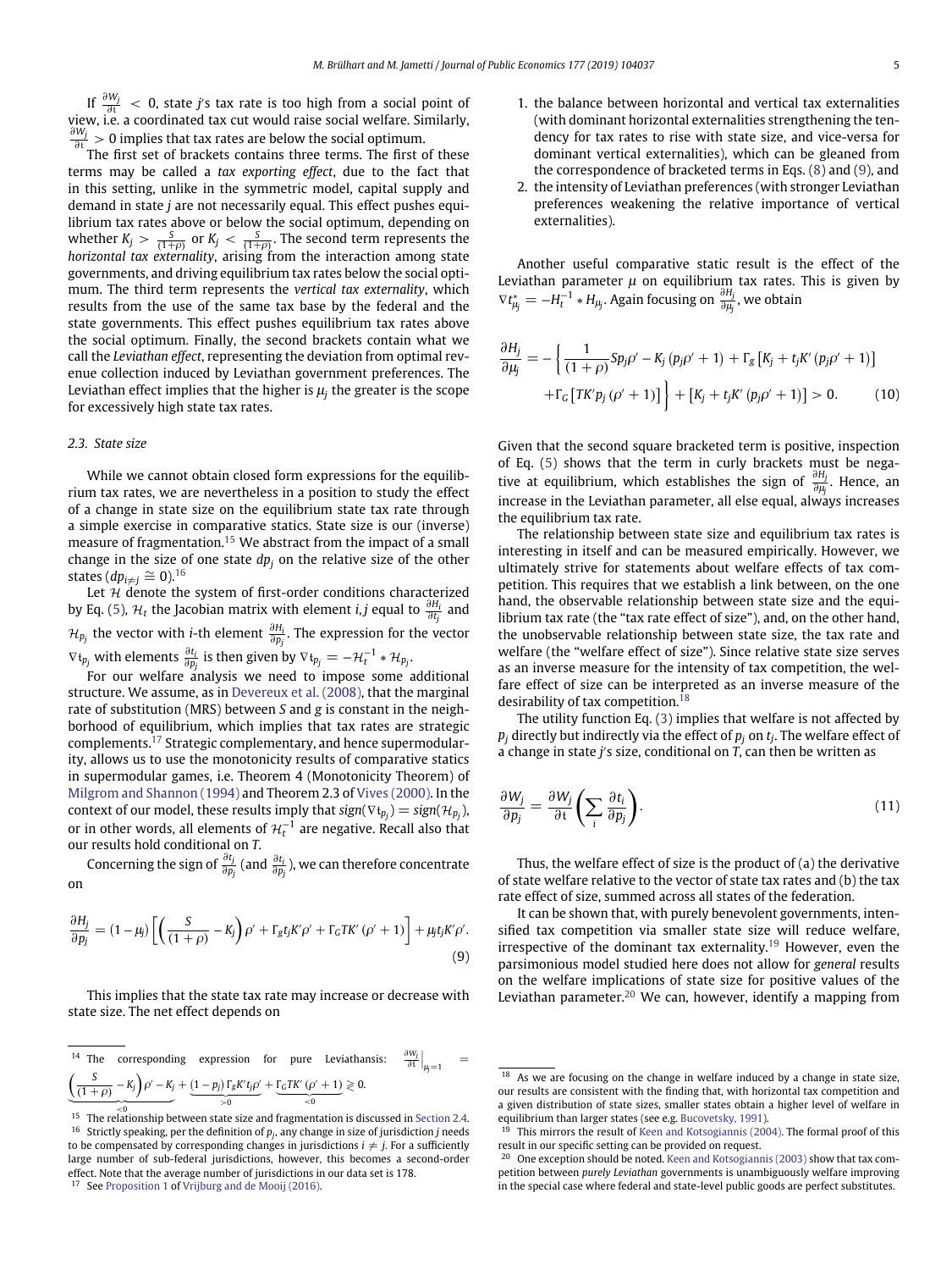tax effects of state size to welfare in one particular configuration. This mapping is established through three propositions.

The first stepping stone is offered by the following specific but ultimately very helpful result:

<span id="page-5-1"></span>**Proposition 1.** Suppose 
$$
\frac{\partial t_j}{\partial p_j} < 0
$$
. Then  $\frac{\partial W_j}{\partial t} < 0$  and  $\frac{\partial W_j}{\partial p_j} > 0$ .

**Proof.** If *<sup>∂</sup>tj <sup>∂</sup>pj <* 0, then strategic complementarity implies  $\sum_i \frac{\partial \vec{t}_i}{\partial p_i}$  $\left[\left(\frac{S}{(1+\rho)}-K_j\right)\rho' + \Gamma_g t_j K'\rho' + \Gamma_GTK'(\rho'+1)\right]$  < 0, and the  $\frac{1}{1}$  proposition follows.

To put this simply: if intensified tax competition implied by smaller state size leads to *higher* equilibrium tax rates, then tax competition is unambiguously welfare reducing. The logic of this result is as follows. If equilibrium tax rates rise as states get smaller, this must mean that vertical tax externalities dominate the horizontal tax externalities, as they are the only force pushing towards higher taxes as states get smaller. Combined with the tendency of Leviathans to overtax irrespective of state size, this implies suboptimally high state tax rates.

[Proposition 1](#page-5-1) is the starting point for a unique mapping from the tax rate effect of size to the welfare effect of size for the specific case where we compare jurisdictions of which some have higher  $\mu_{\text{j}}^{\, \prime}$ s than others, and where the tax rate effect of size for the lower- $\mu$ <sup>*j*</sup> jurisdictions is negative (i.e. [Proposition 1](#page-5-1) holds for the more benevolent states).

The second step is offered by [Proposition 2:](#page-5-2)

<span id="page-5-2"></span>**Proposition 2.** *Suppose* [Proposition 1](#page-5-1) *holds for an interior value of*  $\mu_j$ *. Then there exists a pivotal value*  $\tilde{\mu}_j$  *above which*  $\frac{\partial t_j}{\partial p_j} > 0$  *.* $\mu_j$  *is characterized by:*

$$
\tilde{\mu}_j = \frac{\left(\frac{S}{(1+\rho)} - K_j\right)\rho' + \Gamma_g t_j K'\rho' + \Gamma_G T K'\left(\rho' + 1\right)}{\left(\frac{S}{(1+\rho)} - K_j\right)\rho' + \Gamma_g t_j K'\rho' + \Gamma_G T K'\left(\rho' + 1\right) - t_j K'\rho'}
$$

*evaluated at equilibrium.*

**Proof.** Inspection of Eq. [\(9\)](#page-4-5) shows that  $\lim_{\mu_j \to 1} \frac{\partial H_j}{\partial p_i}$  $\frac{\partial n_j}{\partial p_j}$  > 0. The mono-tonicity following from Eq. [\(10\)](#page-4-9) implies that  $\tilde{\mu}_j$  exists, i.e. at  $\tilde{\mu}_j$  the sign of  $\frac{\partial t_j}{\partial p_j}$  switches. ■

According to this Proposition, the relationship between state size and the tax rate switches sign as  $\mu$ <sub>i</sub> increases. How is this possible? The intuition is as follows. The more Leviathan a state government, the less it cares about federally financed public goods, since federal funds are assumed to be distributed equally to all citizens without transiting through state budgets. As a result, the vertical externality loses force as  $\mu_i$  increases. In the limit, for a pure Leviathan state, the existence of the upper-level government is irrelevant to the relationship between smallness and chosen state tax rates. Hence, if the vertical externality is strong for a relatively benevolent state government, leading taxes to fall in state size  $p_i$ , the relative force of this externality will be reduced if that state government becomes more Leviathan, leading equilibrium state taxes to rise in *pj*.

Finally, we can derive [Proposition 3,](#page-5-3) which maps [Proposition 2](#page-5-2) into welfare. This will be the main result informing our empirics, as it allows us to make welfare statements based on observed relationships between tax rates, state sizes and government types.

<span id="page-5-3"></span>**Proposition 3.** Suppose [Proposition 1](#page-5-1) *holds for*  $\mu_j = \overline{\mu}_j < 1$ . *Then, <sup>∂</sup>tj ∂pj*  $\left| \frac{1}{\mu_j = \overline{\overline{\mu}}_j > \overline{\mu}_j} > 0$  *implies that*  $\frac{\partial W_j}{\partial p_j}$  $\left| \int_{\mu_j = \overline{\overline{\mu}}_j} < 0$ .

**Proof.** A sufficient condition for this Proposition to hold is that  $t_j^*$   $\Big|_{\mu_j = \bar{\mu}_j} > t_j^*$   $\Big|_{\mu_j = \bar{\mu}_j}$   $\forall \mu_j, j$ , which holds from Eq. [\(10\)](#page-4-9).

Equilibrium tax rates are always higher for less benevolent governments, *ceteris paribus*. This implies that equilibrium tax rates are the lowest, for any  $p_i$ , when  $\mu_i = 0$ , i.e. the purely benevolent case marks the lower bound.

Hence, if the vertical tax externality dominates in a state under relatively benevolent government, then if a decrease in this state's size under a less benevolent government will lower equilibrium tax rates this decrease in state size increases welfare: tax competition will be welfare improving.

This is illustrated in [Fig. 1,](#page-5-0) which plots the deviation of equilibrium state tax rates from their optimum  $(t_j^* - t_j^{opt})$  against



<span id="page-5-0"></span>**Fig. 1.** Smallness, Leviathan and equilibrium tax rates.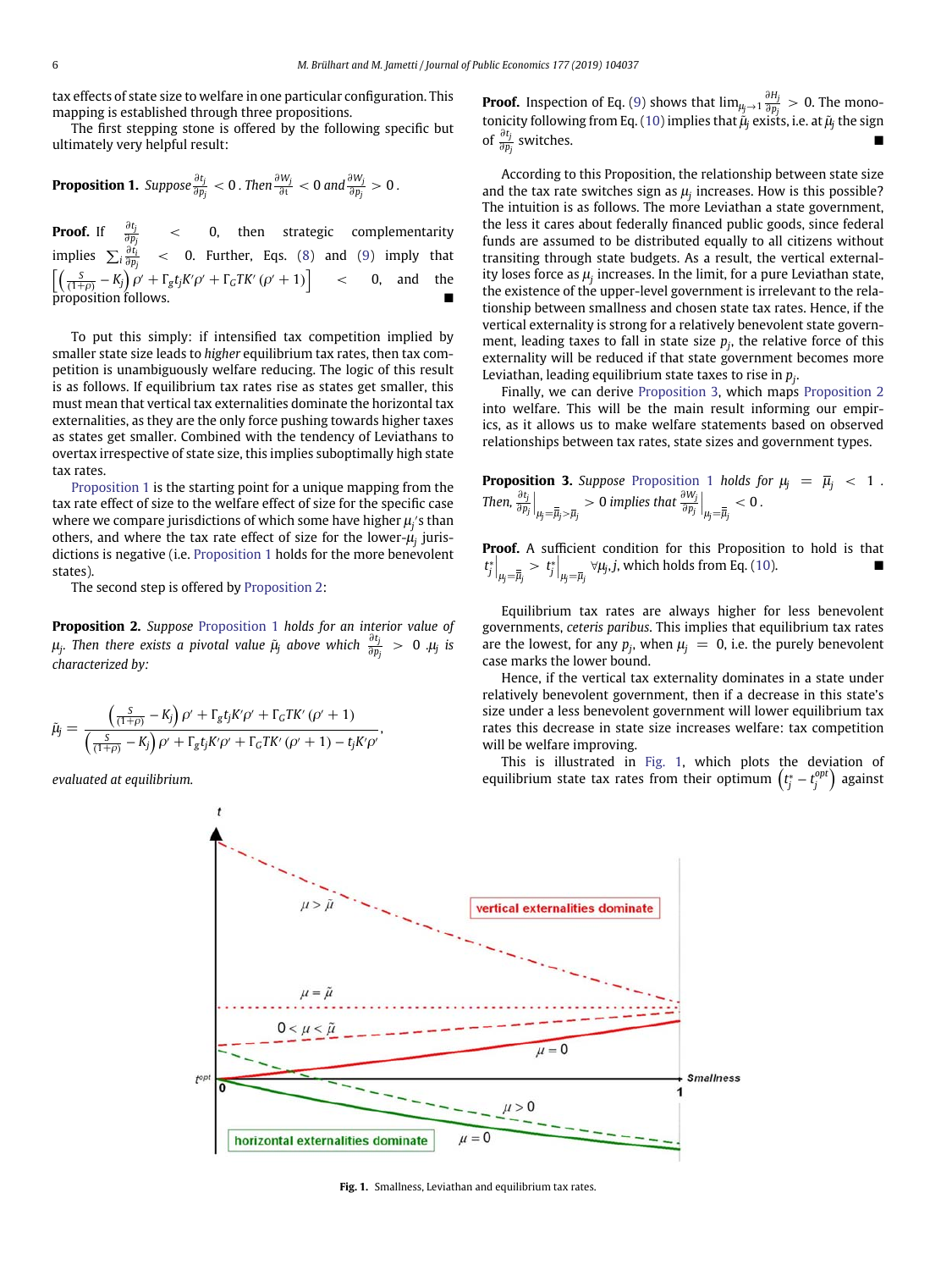different levels of smallness. When governments are purely benevolent  $(\mu_i = 0)$  and there is only one sub-federal state, the state tax rate is optimal  $\left(t_j^* = t_j^{opt}\right)$ . Negative correlations between tax rates and smallness have sometimes collectively been interpreted as evidence of Leviathan taming. It turns out that taxes fall in smallness irrespective of government preferences in all cases where horizontal externalities dominate. In those configurations, increasing smallness (i.e. tax competition) can be a good or a bad thing, depending on whether *t*∗ *<sup>j</sup>* is above or below *t opt <sup>j</sup>* . Traditionally, regressions of government size on decentralization were (at least implicitly) predicated on the assumption that  $t_j^*$  is above  $t_j^{opt}$ , but this is not something that can be ascertained empirically. Hence, the usefulness of the case where equilibrium tax rates rise in smallness for  $\mu_i$  up to a pivotal level  $\tilde{\mu}_j$ , but fall in smallness for  $\mu_j$  above  $\tilde{\mu}_j$ . In that case, [Proposition 3](#page-5-3) states that smallness (i.e. tax competition) is an unambiguous force for good for all  $\mu_j > \tilde{\mu}_j$ , as  $t_j^*$  is monotonically lowered by increasing smallness towards  $t_j^{opt}$ , but  $t_j$  never falls below  $t_j^{opt}$ , i.e. the equilibrium tax rate under dominant vertical externalities is never lower than the first-best tax rate *tj*.

In terms of [Fig. 1, Proposition 3](#page-5-0) is equivalent to stating that, given either dominant externality, the lines representing equilibrium tax rates over the support of smallness never cross. This is what we show to hold in the proof to the Proposition, based on expression [\(10\)](#page-4-9).

#### <span id="page-6-1"></span>*2.4. Fragmentation*

The key variable driving the intensity of tax externalities in our model is the relative smallness of states, whereas the related empirical literature uses two different exogenous variables, fragmentation and centralism.

Our definition of smallness can be taken as a measure of fragmentation, because, from the point of view of a representative state, a fragmented federation implies relatively small states. $21$  The model clearly shows that observed inverse relationships between tax rates and fragmentation are not sufficient to infer Leviathan governments. However, it also offers an analytically rigorous version of the popular view that intensified competition from increased fragmentation can "tame the Leviathan" (without constraining it excessively), provided that vertical externalities dominate when state governments are relatively benevolent.

What about the exogeneity of smallness? Jurisdictional definitions may be endogenous with respect to taxation in certain settings [\(Perroni and Scharf, 2001\)](#page-14-17), especially in the context of single-purpose districts [\(Hoxby, 2000\)](#page-14-18). Our analysis is based on a sample of general-purpose jurisdictions with historically predetermined boundaries, such that jurisdictions' size in geographic terms can reasonably be taken as exogenous. Smallness in population terms, however, may in reality be to some extent influenced by tax rates. We address this issue in the empirics by considering smallness in terms of both population and area.

# <span id="page-6-0"></span>**3. Empirical setting**

#### *3.1. The regression model*

Eqs. 
$$
(5)
$$
 and  $(9)$  imply:

$$
t_{jk} = f\left(n_{jk}, \mu_{jk}, T_k, \sqcup_{-j,k}\right) \left|\mathbf{X}_{jk},\right. \tag{12}
$$

where *j* again indexes states, *k* denotes different federations, *njk* represents smallness, and **X***jk* represents idiosyncrasies in revenue needs and tax-base elasticities.

A negative relationship between state tax rates and smallness could reflect (a) the dominance of horizontal externalities and relatively benevolent governments, or (b) the presence of Leviathan state governments. According to the theory, a positive relationship would in turn point unambiguously to dominant vertical externalities.

<span id="page-6-3"></span>If underlying state government objectives  $(\mu_{ik})$  are measurable, the natural cross-section empirical specification becomes:

$$
t_{jk} = \beta_0 + \beta_1 n_{jk} + \beta_2 \mu_{jk} + \beta_3 (n_{jk} * \mu_{jk}) + \beta_4 T_k + \gamma \bar{t}_{-j,k} + \lambda'_{jk} \delta + e_k + u_{jk},
$$
\n(13)

where  $t_{-j,k}$  is a weighted average of neighboring state tax rates,  $e_k$  is a fixed effect that absorbs all unobservable time-invariant variation at the level of federations, and  $u_{ik}$  is a stochastic disturbance.

The estimated coefficient  $\hat{\beta}_1$  represents the (inverse of the) tax effect of size for relatively benevolent governments ( $\mu_i = \overline{\mu}$ ). For our empirical purposes, we shall treat  $\mu$  as a dummy variable, setting the lower-bound value  $\bar{\mu}$  equal to zero. If  $\hat{\beta}_1 > 0$ , vertical externalities dominate at  $\bar{\mu}$ , and [Proposition 1](#page-5-1) applies. The coefficient  $\widehat{\beta}_3$  then quantifies the differential effect of smallness on state tax rates for "relatively Leviathan" governments ( $\mu_j\,=\,\overline{\mu}\,>\,\overline{\mu}$ ). This will be our main coefficient of interest.

According to [Proposition 3,](#page-5-3) if  $\widehat{\beta}_1 > 0$ ,  $\widehat{\beta}_3 < 0$ , and  $\widehat{\beta}_1 + \widehat{\beta}_3 < 0$ , we can infer that tax competition tames the Leviathan and increases social welfare. We call this "*strong Leviathan taming*": stiffer tax competition from increased smallness improves welfare in Leviathan states. Another possible parameter configuration is  $\widehat{\beta}_1 > 0$ ,  $\widehat{\beta}_3 < 0$ , but  $\widehat{\beta}_1 + \widehat{\beta}_3 \geq 0$ . We refer to this as "*weak Leviathan taming*". In this case, stiffer tax competition from increased smallness is less harmful in Leviathan states than in relatively benevolent states.

Some additional issues need to be considered in taking the theory to data. First, estimation of Eq. [\(13\)](#page-6-3) requires variation in  $\mu_{ik}$  and in *njk*. This is most likely to be found in a comparison of multiple federations, which ideally should be similar to each other in all other relevant respects. Note that for the identification of strong Leviathan taming, we do not need to observe the full range of  $\mu_{ik}$ , but only some instances of  $\mu_{ik} > \tilde{\mu}_{ik}$  and some instances of  $\mu_{ik} < \tilde{\mu}_{ik}$ . Second, the theoretical model assumes states to be identical except for their size. Empirical estimation needs to control for relevant asymmetries across states and federations, such as revenue needs, preferences for public goods, locational advantages and federation-level tax rates. Hence, federation-level fixed effects as well as time-varying statelevel control variables **X***jk* are included in Eq. [\(13\)](#page-6-3). Third, we express all non-dichotomous variables in natural logs, so that the estimated coefficients can be interpreted as elasticities.

Finally, our data are in panel format and therefore allow us to exploit time variation in the data. Indexing years by *t*, we can estimate the following state-level fixed-effects (*FE*) model:

<span id="page-6-4"></span>
$$
t_{jkt} = \beta_0^{FE} + \beta_1^{FE} n_{jkt} + \beta_2^{FE} \mu_{jkt} + \beta_3^{FE} (n_{jkt} * \mu_{jkt}) + \beta_4^{FE} T_{kt} + \gamma^{FE} \bar{t}_{-j,kt} + f_{jk} + u_{jkt}^{FE}.
$$
\n(14)

where the state-level fixed effects are written as *fjk*. Identification of the parameters of interest is therefore driven solely by the timing of changes in smallness  $n_{jkt}$  and government preferences  $\mu_{jkt}$ .

#### *3.2. Switzerland: a laboratory for research on tax competition*

Although the reduced-form predictions we seek to put to the test could conceivably also be estimated on data for other federal

<span id="page-6-2"></span><sup>21</sup> The empirical Leviathan literature has paid considerable attention to centralism, i.e. the allocation of fiscal powers between the federal and state government levels. Unlike fragmentation, however, the degree of centralism cannot be considered as an exogenous determinant of the intensity of tax competition. See e.g. Wilson and Janeba (2005) who study how the choice of *t/T* may be used strategically by the central government to minimize the distortions arising from the interplay of horizontal and vertical tax externalities.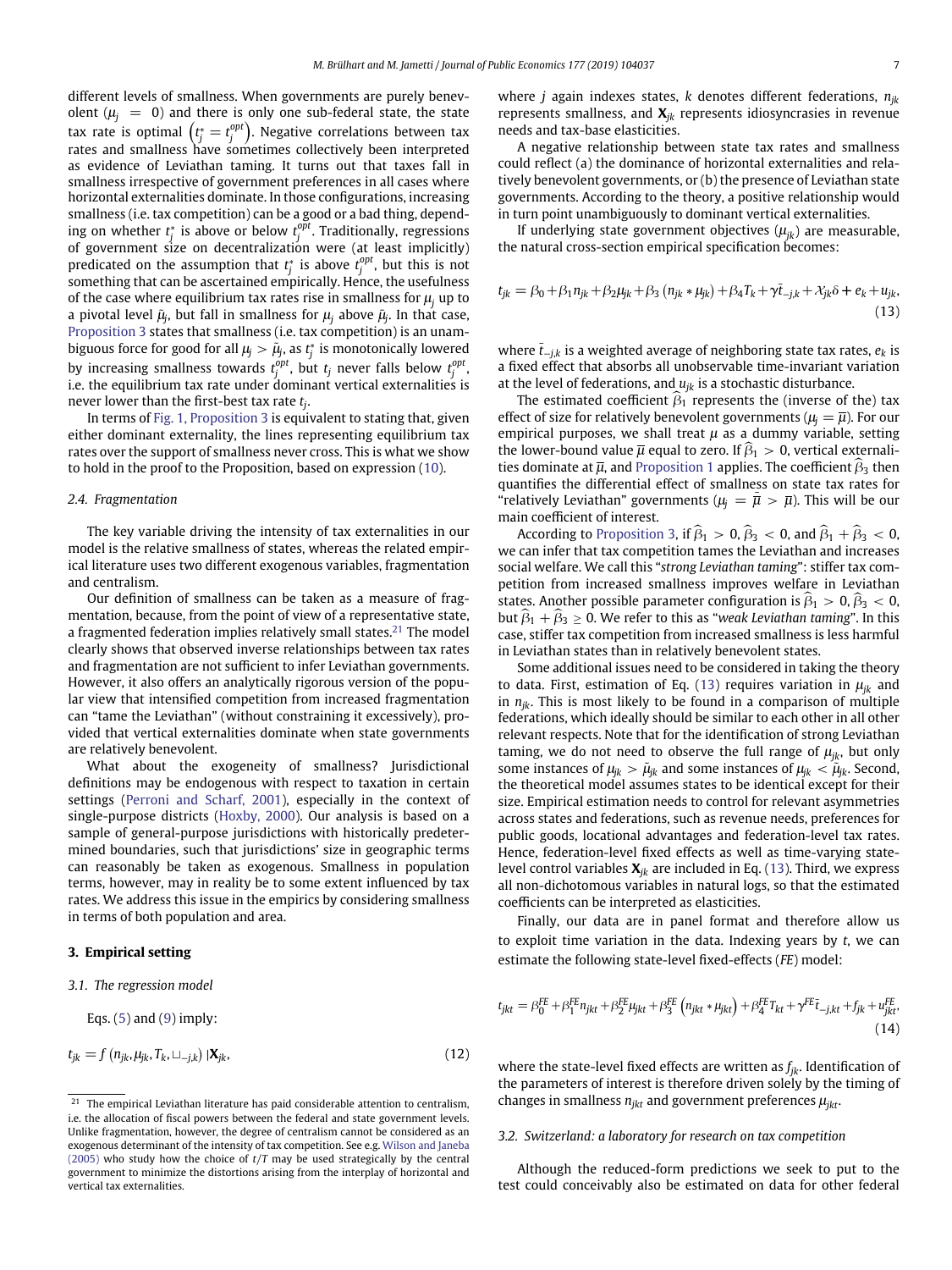systems, Switzerland presents a particularly propitious empirical setting. The Swiss fiscal constitution distinguishes three largely autonomous jurisdictional layers (national, cantonal and municipal). Each jurisdictional layer collects a roughly equal share of total tax revenues.[22](#page-7-0) We will concentrate on the cantonal and municipal levels. Direct taxation at both these levels of government encompasses four conventional tax bases: personal income and wealth, and corporate income and capital. Personal income is by far the most important tax base, accounting for over 70% of municipal and over 60% of cantonal tax revenues. In contrast to many other countries, property taxation is small even at the local level.<sup>[23](#page-7-1)</sup> Hence, local tax bases are for the most part highly mobile. Summary statistics are given in [Table 1.](#page-8-0)

Two institutional features make Switzerland particularly well suited to our study. The three-tier fiscal constitution implies that Switzerland can be considered as a *federation of federations*. We will take cantons to represent the federations (*k*) of our empirical model, while municipalities represent the states (*i*, *j*). Switzerland is divided into 26 cantons, which in turn contain between 3 (Basel Stadt) and 404 (Bern) municipalities[.24](#page-7-2)

The second institutional feature we exploit is variation across municipalities and cantons in the intensity of direct-democratic involvement in the tax setting process. Measures of this intensity serve as our proxy for *l<sup>j</sup>* . We distinguish three categories: "*assembly*" municipalities that set tax rates and budgets via show of hands at town hall meetings of the entire citizenry and are thus associated with the lowest values of *l<sup>j</sup>* ; "*referendum*" municipalities, whose constitutions feature compulsory referenda on fiscal decisions above certain thresholds and are associated with intermediate values of *lj* ; and a residual "*Leviathan*" category of municipalities where fiscal matters are largely under the control of elected executives.

Our strategy is built on the assumption that decisions in municipalities with greater scope for direct-democratic participation in the tax setting process are more likely to correspond to the policy preferred by the median voter, whereas less direct-democratic control offers greater leeway to Leviathan governments. This assumption has considerable theoretical and empirical support. Gerber (1996) and Besley and Coate (2008) model how the availability of directdemocratic instruments will push policy outcomes towards the preferences of the median voter. Empirical work by Gerber (1999), Lutz (2010), Matsusaka [\(1995, 2004\)](#page-14-19) and [Matsusaka and McCarty \(2001\),](#page-14-20) based on extensive analyses of US data, confirms that proposition.[25](#page-7-3)

Substantial evidence exists also of the heterogeneity in directdemocratic institutions within Switzerland. Ladner and Fiechter (2012) provide a descriptive account of municipality-level institutional variety, documenting how some municipalities "dispose of a long tradition of direct-democratic involvement of citizens  $(...),$ whereas others rely on more representative forms of local democracy" (p. 438). This institutional diversity has been shown to affect policy outcomes significantly. Based on canton-level data, Feld and Matsusaka (2003) and Funk and Gathmann [\(2011, 2013\)](#page-14-25) find that direct democracy acts as a brake on public expenditure. The effects they find are economically substantial: [Funk and Gathmann \(2011\),](#page-14-25) for instance, estimate that the existence of a mandatory budget referendum reduces canton-level expenditure by 12%. Frey and Stutzer (2000) report that, *ceteris paribus*, residents ofmore direct-democratic cantons are happier than those of cantons with more strongly delegated government.

In our model, the choice of the median voter represents the socially optimal state-level response. If one were to allow for heterogeneous voter preferences or incomplete information, however, the welfare implications of direct democracy would no longer be so clear cut. When voter preferences differ in nature and intensity, referenda can be inferior to cost-benefit analysis [\(Osborne and Turner, 2010\)](#page-14-26) or to logrolling in an elected legislature [\(Matsusaka, 1995\)](#page-14-19). Informational advantages on the part of the government could offer another rationale for delegated decision making [\(Maskin and Tirole, 2004\)](#page-14-27), as could the presence of a large share of noise voters (Besley and Coate, 2008). Hence, a perfectly informed and benevolent state government might opt for a different tax rate from that chosen through directdemocratic voting. In such a setting,  $t_j^{opt}$  could still be interpreted as the median-voter choice in the absence of tax externalities, but not as the social optimum. Furthermore,  $\beta_2$  could conceivably be positive for reasons other than Leviathan government preferences (although we do not find that particularly plausible). These factors will have no bearing on our parameter of central interest,  $\beta_3$ . A perfectly benevolent and well informed state government might choose a different tax level from that preferred by its median voter, but there is no reason to expect it to react differently from its median voter to changes in the intensity of tax competition.[26](#page-7-4)

Several additional aspects of fiscal policy making in Switzerland correspond closely to the features of our theoretical model. The theory assumes perfectly overlapping tax bases. This is precisely true within cantons, where tax bases are determined by the cantonal tax law and thus identical. Even across cantons, tax bases are very similar, as the information to determine the national tax base is drawn from tax forms used to report to the cantonal authorities.

The theory furthermore implies full fiscal autonomy of sub-federal states. This largely applies to Swiss cantons and municipalities. In spite of considerable harmonization of tax *bases* across cantons, cantonal authorities enjoy full autonomy in choosing tax *rates*. Most cantons use the following procedure to set taxes. The cantonal tax law determines a tax schedule on the main tax bases. This schedule determines the level and progressivity of each tax instrument. The cantonal authorities annually decide on a multiplier that shifts the base tax schedule, determining the effectively applied cantonal tax. Most cantons fix a single multiplier across the major tax bases. Similarly, most municipalities annually set a single multiplier, which, applied to the cantonal tax schedule, determines the effectively applied municipal tax. This particular procedure implies that municipalities are heavily constrained in their choice of the "tax mix", and that tax setting authorities concentrate their decisions on tax bases with the highest impact on tax revenue (i.e. personal income taxes). Reflecting the

<span id="page-7-0"></span><sup>22</sup> Over our sample period 1990–2009, revenue shares have remained fairly constant at some 30%, 40% and 30% for the national, cantonal and municipal government levels, respectively [\(Feld et al., 2010\)](#page-14-21).

<span id="page-7-1"></span>See [Brülhart et al. \(2015\).](#page-14-22)

<span id="page-7-2"></span> $24$  These numbers refer to 1995. The total number of municipalities is in slow decline, as micro-municipalities (some with populations below 100) are encouraged to merge. Since our sample includes 362 relatively large municipalities, such changes do not affect our data.

<span id="page-7-3"></span><sup>&</sup>lt;sup>25</sup> Cases have been documented, however, where local-level direct democracy did not work as modeled in our paper. [Asatryan \(2016\),](#page-14-23) for example, finds that the introduction of voter initiatives in German municipalities was associated with an expansion of local government size. This might be due to the fact that – unlike in the Swiss case – these initiatives were allowed only on non-budgetary issues, such that the fiscal implications often were not salient at the time of voting or not even borne by the municipalities themselves. [Asatryan'](#page-14-23)s [\(2016\)](#page-14-23) result also points to the distinction between initiatives, which can aim at both higher or lower public expenditure, and referenda, which generally serve only to block tax and spending proposals (see e.g. [Matsusaka, 2004\)](#page-14-24). Another diverging case has been documented by Hinnerich and Petterson-Lidbom (2014), who show that the introduction of town-hall decision making in Swedish municipalities after 1919 often led to capture by local elites and lower spending on public welfare than in municipalities with representative governments. The authors mainly attribute this outcome to the hierarchical nature of largely agrarian communities in early 20th-century Sweden, allowing for "de facto" political power of elites to have greater weight in town hall meetings than in (anonymous) elections. This mechanism is much less likely to be relevant in late 20th-century Switzerland.

<span id="page-7-4"></span> $26$  This might not be true if governments understood the implications of tax externalities for their decision while voters did not. Given the intensity of the public debate about tax competition within Switzerland, such a scenario does not appear realistic.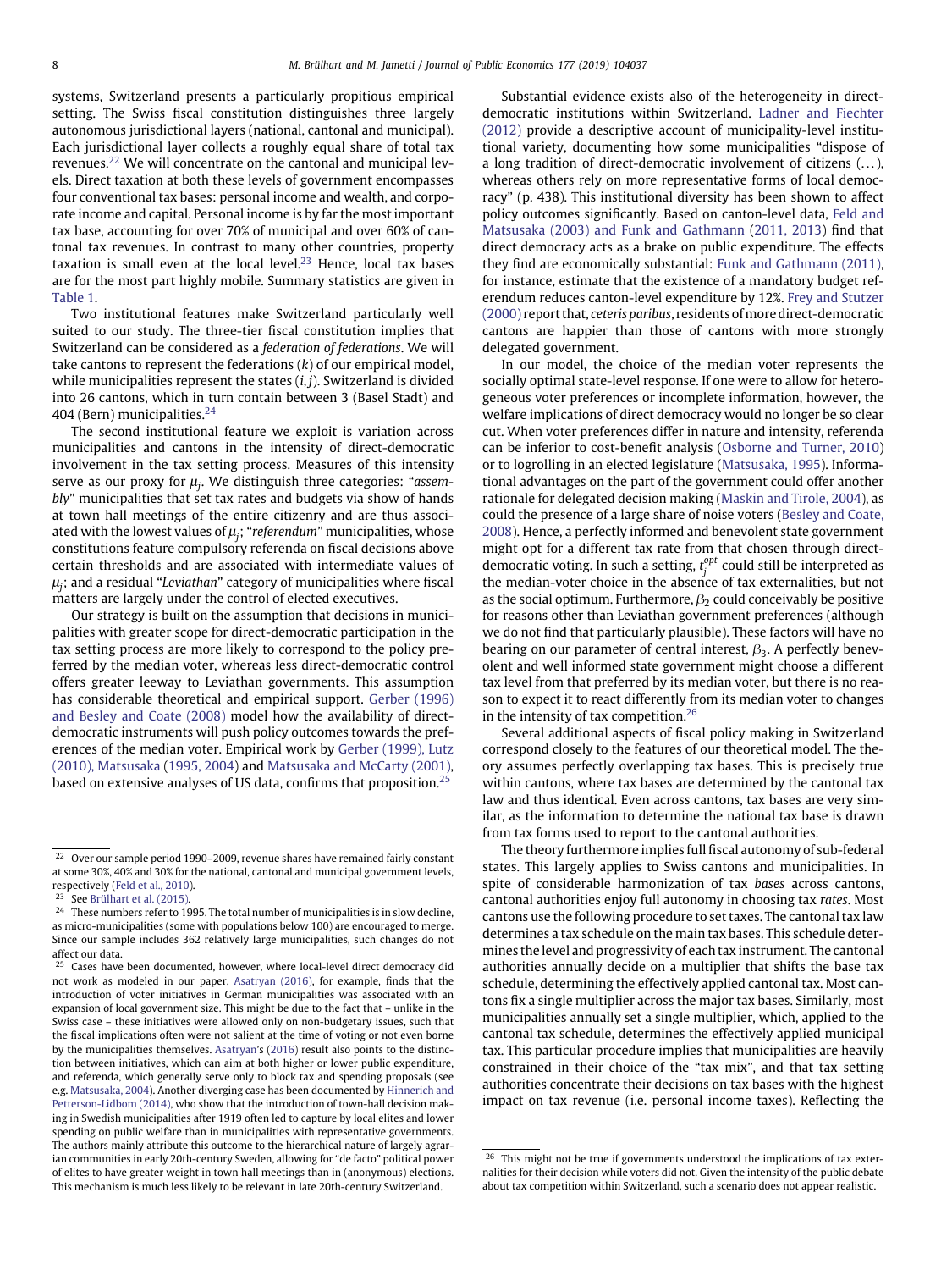#### <span id="page-8-0"></span>**Table 1**

|  |  |  | Descriptive statistics. |  |
|--|--|--|-------------------------|--|
|--|--|--|-------------------------|--|

|                                         | Obs. | Mean   | Std. dev. | Min      | Mun or cant, with min. | Max     | Mun or cant, with max.   |
|-----------------------------------------|------|--------|-----------|----------|------------------------|---------|--------------------------|
| Municipal personal income tax rate (%)  |      |        |           |          |                        |         |                          |
| Married, median inc.                    | 6519 | 3.74   | 1.26      | 0.37     | Baar (ZG)              | 8.66    | Menznau (LU)             |
| Married, median inc. ( $\mu = 0$ )      | 5549 | 3.79   | 1.28      | 0.37     | Baar (ZG)              | 8.66    | Menznau (LU)             |
| Married, median inc. ( $\mu = 1$ )      | 970  | 3.45   | 1.12      | 0.37     | Zug(ZG)                | 6.83    | Sierre (VS)              |
| Single, median inc.                     | 6519 | 5.10   | 1.34      | 1.27     | Freienbach (SZ)        | 8.84    | Menznau (LU)             |
| Married, high inc.                      | 6519 | 10.72  | 2.25      | 2.37     | Freienbach (SZ)        | 16.01   | Balsthal, Solothurn (SO) |
| Smallness (%)                           | 6519 | 97.07  | 4.65      | 62.82    | Appenzell (AI)         | 99.96   | Kilchberg (BL)           |
| Area based smallness (%)                | 6380 | 98.58  | 2.09      | 80.11    | Urnaesch (AR)          | 99.97   | Nidau (BE)               |
| Government objective $(\mu)$            | 6519 | 0.15   | 0.36      | 0        | (Several)              |         | (Several)                |
| Municipal controls                      |      |        |           |          |                        |         |                          |
| Population (in thsd)                    | 6519 | 9.85   | 23.43     | 0.10     | Kilchberg (BL)         | 386.60  | Zürich (ZH)              |
| Dependency ratio                        | 6519 | 32.07  | 3.51      | 20.51    | St. Moritz (GR)        | 45.77   | Sumvitg $(GR)$           |
| Share of protestants                    | 6519 | 40.71  | 21.08     | 2.14     | Sumvitg (GR)           | 85.05   | Kilchberg (BL)           |
| Share of foreigners                     | 6519 | 16.20  | 8.49      | 1.37     | Sumvitg (GR)           | 51.85   | Renens (VD)              |
| Area $(km2)$                            | 6519 | 19.56  | 28.87     | 1.30     | Schönenbuch (BL)       | 203.90  | Zernez (GR)              |
| Urban center dummy                      | 6519 | 0.15   | 0.35      | 0        | (Several)              |         | (Several)                |
| Aggregate municipal fiscal equalization | 6378 | 94,509 | 104,081   | $\bf{0}$ | (Several)              | 413,348 | ZH                       |
| flows (in thsd CHF per canton)          |      |        |           |          |                        |         |                          |
| Cantonal personal income tax rate       |      |        |           |          |                        |         |                          |
| Married, median inc.                    | 6519 | 3.43   | 1.15      | 0.46     | Zug                    | 8.51    | Basel-Land               |
| Single, median inc.                     | 6519 | 4.70   | 1.18      | 1.79     | Schwyz                 | 9.51    | Basel-Land               |
| Married, high inc.                      | 6519 | 10.34  | 2.36      | 3.35     | Schwyz                 | 16.39   | Basel-Land               |

*Notes: Government objective (u) according to referendum definition.* 

high degree of cantonal and municipal tax setting autonomy, tax rates and schedules vary substantially across cantons and municipalities. For example, the highest municipal income tax rate on a median-income single household exceeds the lowest one by a factor of almost seven (see [Table 1\)](#page-8-0).

The theory abstracts from interjurisdictional fiscal transfers. Although vertical and horizontal fiscal transfers exist within cantons, they on average represent *<*15% of total municipal revenue[.27](#page-8-1) Nevertheless, we empirically control for canton-level net equalization flows.

#### *3.3. Data*

We have collected a panel data set of municipal and cantonal tax rates and control variables for the period 1990 to 2009. The data set covers up to 365 municipalities, spread across 22 cantons and con-taining some 48 percent of the national population.<sup>[28](#page-8-2)</sup> The panel is not fully balanced, but for 228 municipalities we have data for all 20 sample years, and the remaining municipalities are all observed for at least 3 sample years. The sample is constructed as follows. We started with an official data set from the Swiss Federal Finance Administration (FFA) containing fiscal information on 406 municipalities across all cantons for 1990 to 2009. The FFA selects these municipalities in order to cover all 26 cantons. In some small cantons, all municipalities are covered, but in most cantons the FFA conducts random sampling. The municipality hosting the cantonal capital as well as municipalities defined as urban centers are always included. We surveyed the municipal clerks of all these municipalities to obtain information on fiscal decision making systems in force over our sample period. Thanks to a high response rate we ended up with our sample of 365 municipalities.<sup>[29](#page-8-3)</sup> In 256 of those municipalities, taxes are set by citizen assemblies, in 93 municipalities taxes are set by the municipal executive, and 16 municipalities have changed system within our sample period. Of the 93 municipalities with tax setting by the executive, 43 have a compulsory referendum, 25 a voluntary referendum and 25 have neither.

We construct two alternative dummy variables, denoted by  $\hat{\mu}$ , and their associated data samples. In the "referendum sample", the dummy variable is set to 0 for all assembly or compulsory referendum municipalities, and to 1 for the remaining (Leviathan) municipalities. Hence, according to the referendum definition, we have 305 non-Leviathan and 50 Leviathan municipalities, plus 10 switchers.<sup>[30](#page-8-4)</sup> In the "assembly sample", the dummy variable is set to 0 only for the assembly municipalities, while municipalities with compulsory or voluntary referenda are dropped. Hence, the assembly sample has a smaller number of observations but a larger implied distance between  $\hat{\mu} = 0$  and  $\hat{\mu} = 1$ .  $\hat{\mu}$  exhibits useful variance, as it differs among many same-canton municipalities as well as between cantons: while the total sample standard deviation of  $\widehat{\mu}$  is 0.35 (referendum sample, see [Table 1\)](#page-8-0), the within-canton standard deviation still amounts to 0.26.

Since  $\hat{\mu}$  features as a regressor in our empirical model, it is implicitly assumed to be an exogenous feature. As pointed out e.g. by [Besley and Case \(2003\),](#page-14-29) institutions are ultimately endogenous too.  $\hat{\mu}$  could depend on, or be simultaneously determined with, *t* in two evident ways. On the one hand, local communities might push for more direct democracy if delegated governments chronically overspend, in which case high (lagged)  $t$  is associated with low  $\hat{\mu}$ . On

<sup>27</sup> See [www.efv.admin.ch/e/dokumentation/finanzstatistik/index.php.](https://www.efv.admin.ch/e/dokumentation/finanzstatistik/index.php)

<span id="page-8-2"></span><span id="page-8-1"></span><sup>&</sup>lt;sup>28</sup> This is a significantly expanded data set compared to that used in our original working paper with the same title [\(Brülhart and Jametti, 2007\)](#page-14-28). In that version of the paper, we could draw on data only for five sample years and 131 municipalities. Importantly, this made it impossible to control for municipality-level fixed effects in our estimations.

<span id="page-8-3"></span> $^{29}\,$  For 103 of those municipalities, we could cross-validate the information obtained through our own survey with corresponding data collected in the mid-1990s for the study by [Feld and Kirchgässner \(2001\).](#page-14-30) We are grateful to Lars Feld for sharing this data set with us.

<span id="page-8-4"></span><sup>&</sup>lt;sup>30</sup> The difference in the number of switchers is explained by the grouping of directdemocratic instruments in the referendum definition, e.g. a municipality changing the tax setting procedure from an assembly to a compulsory referendum does not change the value of  $\mu$  in the sample.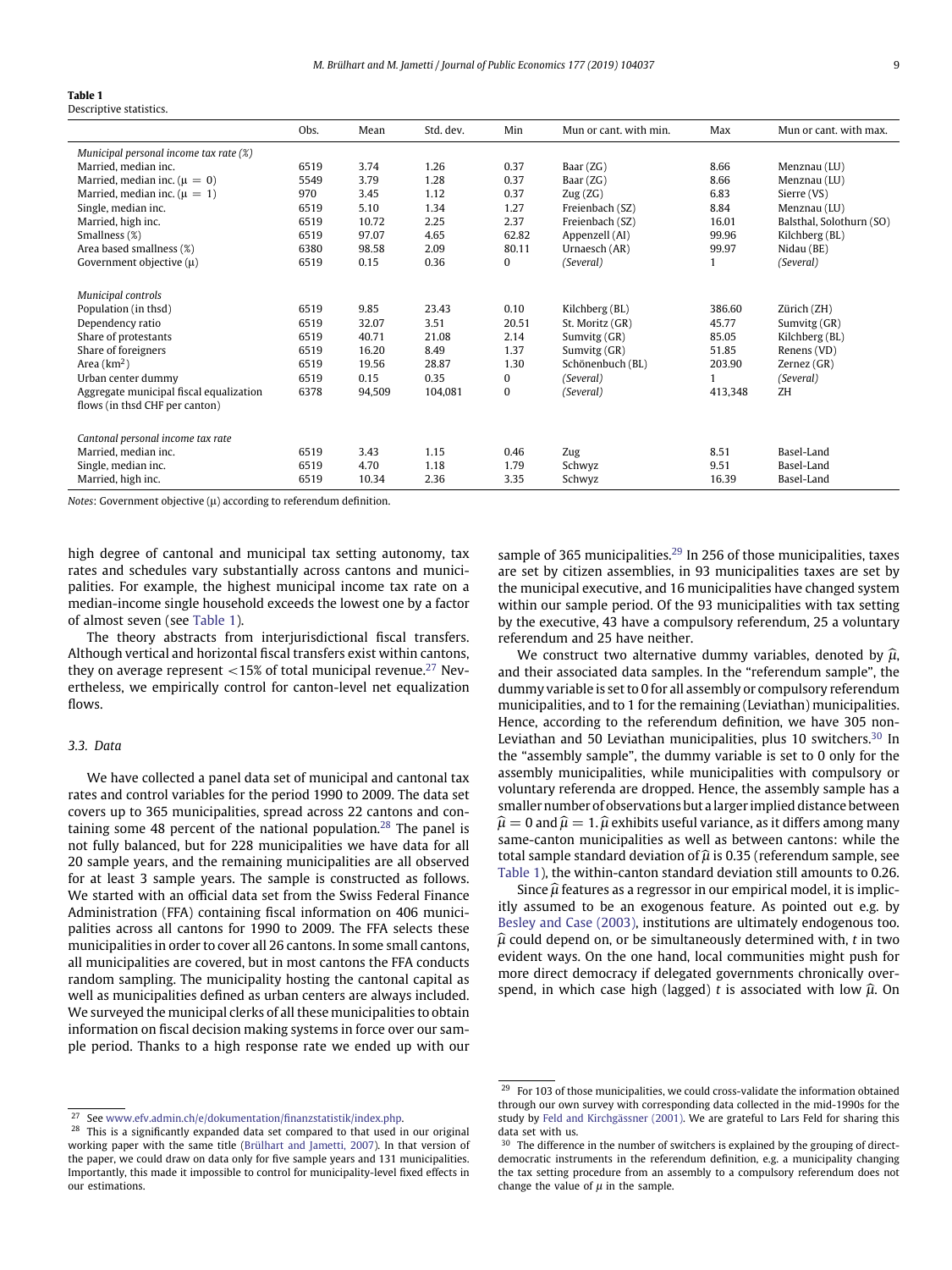the other hand, the predominantly conservative mentality of certain local electorates could simultaneously induce lower *<sup>t</sup>* and a lower *<sup>l</sup>*.

Democratic institutions have a habit of being highly persistent, especially in Switzerland. Indeed, in our sample only 16 municipalities have changed institutions in the tax setting process during our sample period. $31$  Additional evidence on the stability over time of direct-democratic institutions in Swiss cantons is provided by Feld and Matsusaka (2003). This durability of the institutional structure to some extent mitigates concerns about endogeneity. Moreover, we systematically include canton-level fixed effects and thereby capture the main fault lines in Swiss political culture (language regions, rural versus urban cantons, low-lying versus mountainous cantons). $32$ Finally, given that some municipalities did change their tax setting institutions, our data allow us to estimate models featuring municipality specific fixed effects, thus identifying our coefficient of interest off changes in *<sup>l</sup>*.

Additionally, we performed two statistical exercises to evaluate our assumption of exogeneity of institutions: a balancing test on the municipalities that have changed institutions (Becker and Ichino, 2002), and an overall identification of potential omitted variable bias [\(Oster, 2019\)](#page-14-31). First, we estimated the propensity score of the fact that a municipality switches institutions conditional on all municipal controls (expressed in levels). The balancing test confirms that, conditional on controls, treatment assignment, i.e. institutional switch, is random in our sample. $33$  Second, we use the specification including municipality fixed effects to test the degree of selection on unobservables necessary to render the Leviathan main effect insignificant. According to this test, time-varying unobservables would need to be more than four times as important as time-varying municipal observables.[34](#page-9-4)

Municipal and cantonal tax rates were obtained from an exhaustive data set of yearly tax rates for personal income for all munic-ipalities (and cantons) in Switzerland.<sup>[35](#page-9-5)</sup> We focus on effective consolidated municipal and cantonal personal income tax rates for three representative taxpayers:

- 1. median-income single households (annual income of CHF 50,000),
- 2. median-income married households with two children (CHF 80,000), and
- 3. high-income married households with two children (CHF 500,000)[.36](#page-9-6)

Data limitations preclude us from including other tax bases to which municipalities have access, e.g. personal wealth and corporate income and capital. However, as mentioned before, most municipalities set a single multiplier across all tax bases. Moreover, personal income taxes are by far the largest source of cantonal and municipal income, accounting for some two-thirds of sub-federal revenue.



<span id="page-9-8"></span>**Fig. 2.** Municipal tax rates and smallness: unconditional distributions.

The *smallness* of a municipality is defined as percentage points relative to its canton as  $n_{jk} = 100 * (1 - \frac{P_{jk}}{P_k})$ , where  $P_{jk}$  is the population of municipality *j* in canton *k*, and *Pk* is the respective cantonal population.

A range of control variables are included in all estimated equations (see [Table 1](#page-8-0) for summary statistics). Theory suggests that we should control for the respective *cantonal tax rates*, the equivalent of *T*. In addition, we control for the spatially weighted *neighbors' tax rates of* other municipalities, t<sub>−j</sub>, so as to capture direct strategic interactions among municipalities.  $t$ <sub>−*j*</sub> is constructed as the average tax rate of all municipalities excluding *j*, inversely weighted by their euclidean distance from *j*. [37](#page-9-7) *Neighbors' tax rates* are instrumented, in some specifications, with spatially weighted averages of all municipalitylevel controls. Controls are also warranted to allow for differences in municipalities' public revenue needs. We include regressors measuring municipal *population*, the *dependency ratio*, measured as the sum of the share of population under 20 and above 65, the *share of foreigners*, municipal *area*, and a dummy for municipalities that represent *urban centers*. Municipal area captures two effects: it implies revenue needs for transport and communication services, and it is strongly positively correlated with the mountainousness of municipalities. The *share of Protestants* in municipal population is added to control for attitudinal differences. Finally, to control forfiscal equalization, we include annual net municipal equalization flows aggregated by canton, obtained from the Federal Finance Administration.

#### <span id="page-9-0"></span>**4. Results**

# *4.1. A first look at the data*

As an illustrative preliminary step, we look at an unconditional version of our key relationship. [Fig. 2](#page-9-8) plots municipal tax rates over smallness separately for non-Leviathan and Leviathan municipalities, using the referendum definition and centering the variables within municipalities (i.e exploiting only the time variation within municipalities). Our central result already emerges at least in part: while municipal tax rates slightly increase in smallness for the non-Leviathan municipalities (consistent with dominant vertical

<span id="page-9-1"></span> $31$  15 municipalities switched to a more Leviathan government, generally abolishing the municipal assembly for a council, while one municipality (Rorschach) reintroduced the assembly.

<span id="page-9-2"></span><sup>&</sup>lt;sup>32</sup> See [Eugster and Parchet \(2019\)](#page-14-32) on cultural differences in local fiscal policy preferences across linguistic regions in Switzerland.

<span id="page-9-3"></span> $33$  The individual critical significance level we impose on the balancing test is 0.0004, implying an overall significance level of 0.05.<br><sup>34</sup> Our estimated value of the test state

<span id="page-9-4"></span>Our estimated value of the test statistic ("delta", for a maximum  $R^2$  of 1.0) is 4.7, which implies that proportional selection on unobservables would need to be 4.7 times as large as selection on observables (see [Oster, 2019\)](#page-14-31). Time invariant unobservables are absorbed by the municipal fixed effects.

<span id="page-9-5"></span>We thank Raphaël Parchet for the generous provision and assembly of these data. A more detailed description of the data can be found in [Parchet \(2019\).](#page-14-33)

<span id="page-9-6"></span><sup>&</sup>lt;sup>36</sup> See [Brülhart and Jametti \(2006\)](#page-14-34) for further details on the selection of specific tax rates.

<span id="page-9-7"></span><sup>&</sup>lt;sup>37</sup> Application of linear spatial weights changes none of our qualitative findings. We exponentiate distances by 2.5 based on previous findings on spatial decay functions based on intra-national migration (e.g. [Schwartz, 1973\)](#page-14-35) and commuting (e.g. Harsman and Quigley, 1998). Note that these control variables may also capture horizontal tax-competition effects that cross canton borders.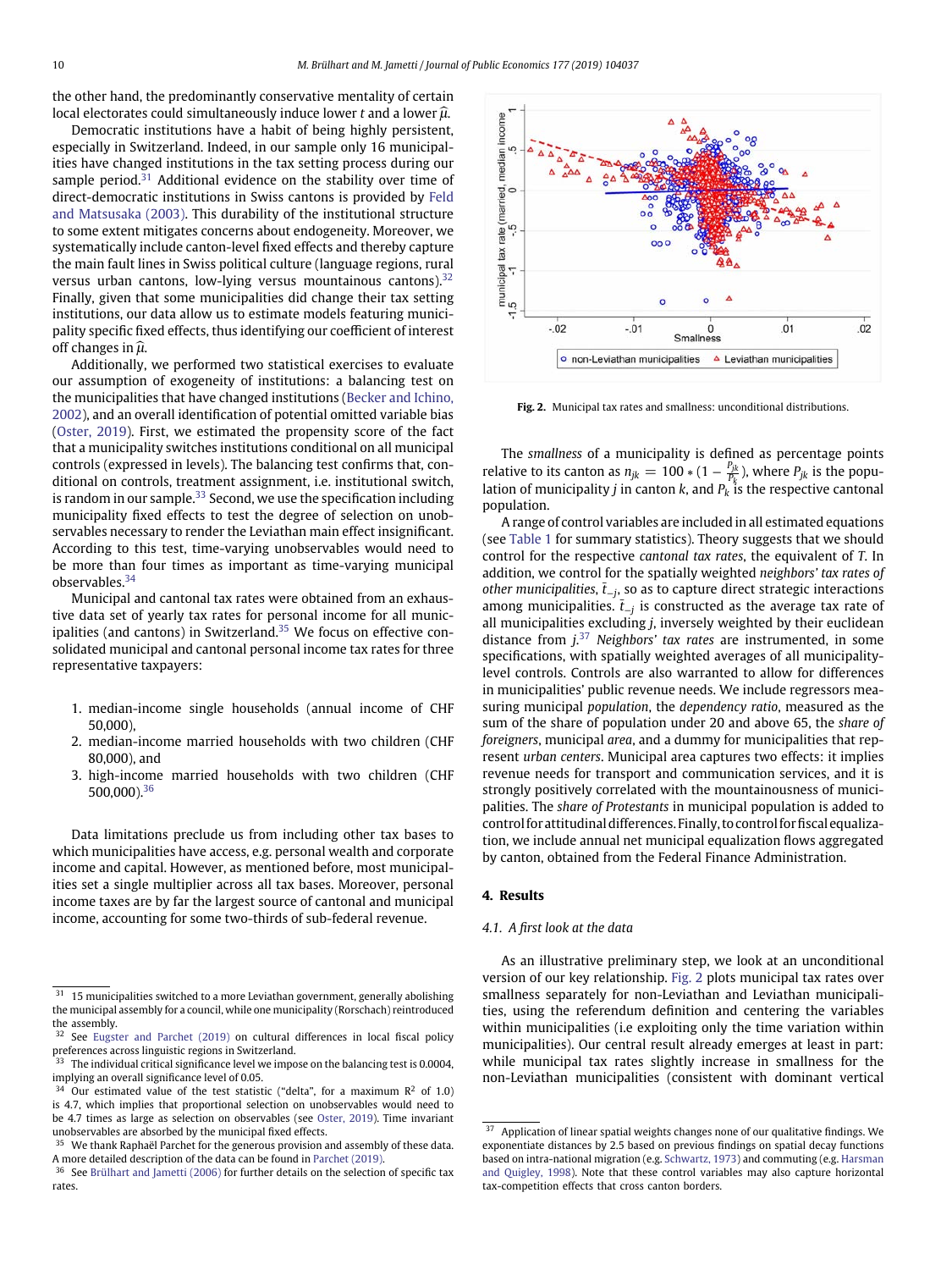externalities), they clearly decrease in smallness for the Leviathan municipalities.

#### *4.2. Baseline regressions*

Our baseline estimation results of the empirical model [\(13\)](#page-6-3) are shown in [Table 2,](#page-11-0) separately for the referendum and assembly definitions of *<sup>l</sup>*.

We first concentrate on the results based on the referendum definition (first four columns of [Table 2\)](#page-11-0), as this classification encompasses our full data set. The model performs well. All statistically significant coefficients on the control variables conform with expectations: urban centers and municipalities covering large areas have relatively high taxes; while municipalities with large populations have relatively low taxes (consistent with scale economies in local public service provision).<sup>[38](#page-10-0)</sup> The predominantly positive coefficients on spatially weighted tax rates of surrounding municipalities suggests that tax rates are strategic complements, consistent with our theoretical assumption as well as with earlier results of Feld and Reulier (2009).

Our main parameters of interest are those shown in the first three rows of the table. We find the main effect of smallness to be positive and statistically significant throughout. This is consistent with the scenario underlying [Propositions 1](#page-5-1) and [2:](#page-5-2) for relatively benevolent municipalities ( $\widehat{\mu} = 0$ ), vertical externalities dominate  $\Big(\frac{\partial t_j}{\partial p_j} < 0\Big).$ 

Our estimation also confirms that direct-democratic fiscal powers represent a valid proxy variable for revenue maximization: the coefficient on the Leviathan dummy  $(\widehat{\mu})$  is statistically significantly positive. This means that at the point where smallness is zero, i.e. where intra-cantonal tax competition cannot exist, less directdemocratic municipalities have significantly higher average tax rates than more direct-democratic ones. The size of this coefficient is considerable. In our 2SLS specification, for example, we obtain a coefficient estimate of 2.00 [\(Table 2,](#page-11-0) column 4). This implies that, without intra-cantonal tax competition, Leviathan municipalities' average tax rate is more than seven times  $(= e^{2.00})$  as high as in otherwise identical benevolent municipalities. This is not plausible, but it is a prediction for a scenario with a smallness of zero, which is far outside the observed range. The mean value of smallness in our data is 97.1 [\(Table 1\)](#page-8-0). For such a municipality, the implied increase in the tax rate when switching from non-Leviathan to Leviathan status is 3 percent (=  $e^{2.00-0.43*ln(97)} - 1$ ). For the sample municipality with the lowest observed value of smallness (62.8), the implied Leviathan tax differential is 25 %. These strike us as plausible magnitudes.<sup>[39](#page-10-1)</sup>

These computations point to our third and most important empirical result. We find a negative coefficient on the interaction variable between  $\hat{\mu}$  and smallness. Hence, greater scope for Leviathan government reduces the tax-raising effect of smallness. Stated in reverse: fragmentation, while yielding inefficiently high equilibrium tax rates for benevolent municipalities, acts as a counterweight to the desire for high taxes on the part of Leviathan municipalities. The coefficient on the interaction between  $\hat{\mu}$  and smallness being somewhat larger in absolute value than the coefficient on smallness suggests the presence of what we have termed "strong Leviathan taming", which in turn implies that fragmentation is (second-best) welfare improving in so far as the Leviathan municipalities are concerned. However, strong Leviathan taming is not statistically significant in the sense of a Wald test on the hypothesis  $\widehat{\beta}_1 + \widehat{\beta}_3 = 0$  (bottom row of [Table 2\)](#page-11-0).

In columns 5 to 8 of [Table 2,](#page-11-0) we show estimates of models based on the narrower definition of "benevolence", where  $\hat{\mu}$  is set to zero only for municipalities that make fiscal decisions via a vote by an assembly of the entire citizenry, and municipalities with intermediate (i.e. referendum based) systems are left out. We observe that this changes our main results in the expected way. The coefficients on smallness almost double in size. The main effect of the Leviathan dummy is again statistically significantly positive, and its magnitude is larger, which is in line with the starker difference between  $\hat{\mu} = 0$ and  $\hat{\mu} = 1$  under the assembly definition. The estimated coefficient implies that a municipality with mean smallness will raise its tax rate by 9 percent ( $= e^{2.56-0.54*ln(97)} - 1$ ) if it switches from tax setting by citizen assemblies to tax setting by the municipal executive.

Our main interest again concerns the slope-shifting effect of *<sup>l</sup>*. This coefficient increases in size, but it remains statistically significant only when we omit the municipal controls. The interaction effect also remains larger in absolute terms than the main effect of smallness, which is consistent with strong Leviathan taming, although this difference is not statistically significant either. In sum, the results obtained for the assembly definition confirm those found in the larger data set underlying the referendum definition, but our estimates lose precision.

The relationship between tax rates and smallness implied by our baseline coefficient estimates of [Table 2](#page-11-0) are illustrated in [Fig. 3.](#page-11-1) [40](#page-10-2) The blue lines refer to the sample of municipalities based on the referendum definition, while the red lines refer to the narrower sample of municipalities based on the assembly definition. In both cases the graph shows how the relation between predicted tax rates and smallness turns from positive to negative as one switches from municipalities with strongly developed direct democracy to municipalities with greater scope for governmental discretion.

#### *4.3. Extensions*

To explore the robustness of our results, we consider a number of extensions to the benchmark estimations of [Table 2.](#page-11-0)

First, we re-estimate our baseline models including municipalitylevel fixed effects, based on Eq. [\(14\)](#page-6-4). We can thereby soak up any time-invariant unobserved differences between municipalities that might conceivably determine both observed tax rates and political institutions. This specification is statistically more demanding, as identification of the coefficients on  $\hat{\mu}$  now rely on the 16 municipalities which have switched tax setting arrangements within our sample period. [Table 3](#page-12-1) shows the results. While most coefficients and their associated standard errors are larger in absolute value than are our baseline estimates, our qualitative findings turn out to be robust to this estimation method. The main effect of the Leviathan dummy,  $\widehat{\beta}_2$ , remains statistically significantly positive throughout, while its interaction effect with smallness,  $\beta_3$ , is always negative and significant. Again, we cannot reject the hypothesis that the two coefficients sum to zero, i.e. that Leviathan taming is of the weak kind.

Our estimated main effects of smallness, though consistently positive and thus consistent with [Proposition 1,](#page-5-1) are considerably larger in the municipal fixed-effects estimations of [Table 3](#page-12-1) than in our baseline models shown in [Table 2.](#page-11-0) This might point to an endogeneity problem: municipal population growth and municipal tax rates might be negatively correlated for reasons other than the causal effects of municipal taxes. We therefore replace population-based smallness, our baseline size measure, with area-based smallness. This measure does not vary over time, which does not allow us to identify the main

<span id="page-10-0"></span><sup>&</sup>lt;sup>38</sup> While consolidated (municipal plus cantonal) tax rates are generally higher in the Latin cantons, municipal taxes tend to be lower, reflecting a higher degree of centralism in those cantons.

<span id="page-10-1"></span><sup>&</sup>lt;sup>39</sup> Using canton-level data, [Funk and Gathmann \(2011\)](#page-14-25) find that the introduction of a mandatory budget referendum has on average reduced public spending by 12 %.

<span id="page-10-2"></span><sup>40</sup> We take the coefficient estimates for the 2SLS models [\(Table 2,](#page-11-0) columns 4 and 8).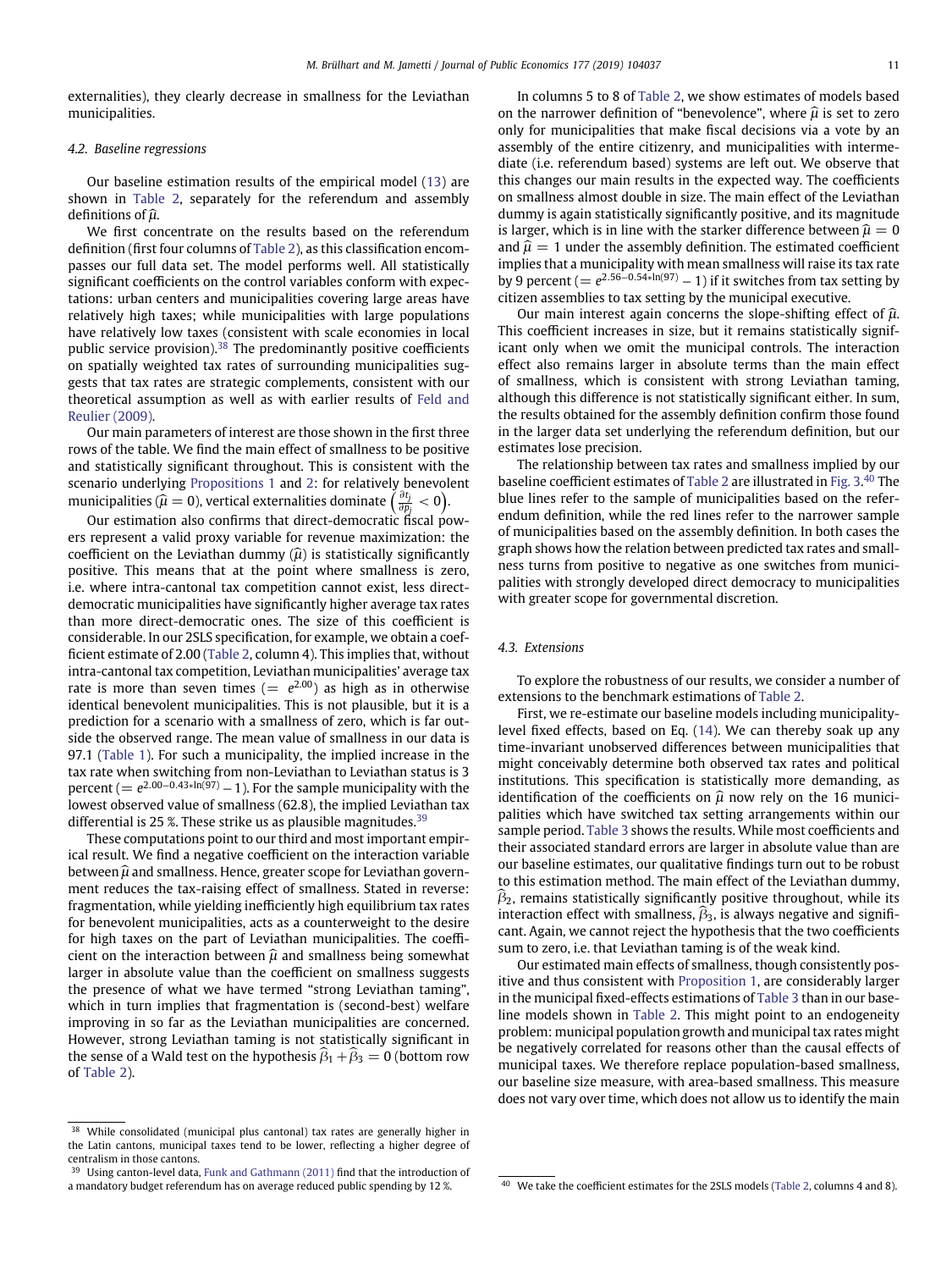#### <span id="page-11-0"></span>**Table 2** Estimation results with canton-level fixed effects.

| Dep. var, $=$ log municipal personal                                 | <b>Referendum definition</b> |                        |                                |                                | <b>Assembly definition</b> |                       |                                |                                |
|----------------------------------------------------------------------|------------------------------|------------------------|--------------------------------|--------------------------------|----------------------------|-----------------------|--------------------------------|--------------------------------|
| income tax (married, median income)<br><b>OLS</b>                    |                              |                        | 2SLS                           | OLS                            |                            |                       | 2SLS                           |                                |
| (1)                                                                  | (2)                          | (3)                    | (4)                            | (5)                            | (6)                        | (7)                   | (8)                            |                                |
| Smallness (main effect)                                              | $0.759***$<br>(0.144)        | $0.736***$<br>(0.137)  | $0.402*$<br>(0.205)            | $0.403**$<br>(0.202)           | $1.397***$<br>(0.362)      | $1.384***$<br>(0.363) | 0.789<br>(0.546)               | 0.745<br>(0.535)               |
| Government objective $(\mu)$                                         | $4.121***$<br>(1.090)        | 4.013***<br>(1.089)    | 1.960*<br>(1.112)              | 1.997*<br>(1.090)              | $6.604**$<br>(2.374)       | $6.416**$<br>(2.443)  | 2.687<br>(2.696)               | 2.559<br>(2.563)               |
| $\mu^*$ Smallness (interaction effect)                               | $-0.897***$<br>(0.237)       | $-0.874***$<br>(0.237) | $-0.418*$<br>(0.242)           | $-0.426*$<br>(0.238)           | $-1.432**$<br>(0.516)      | $-1.391**$<br>(0.531) | $-0.568$<br>(0.587)            | $-0.541$<br>(0.558)            |
| Neighbors' avg tax rate                                              |                              | 0.001<br>(0.009)       | $0.016**$<br>(0.007)           | 0.005<br>(0.010)               |                            | $-0.002$<br>(0.011)   | 0.011<br>(0.009)               | $-0.004$<br>(0.015)            |
| Cantonal tax rate                                                    |                              | $0.302*$<br>(0.150)    | $0.313*$<br>(0.155)            | $0.316**$<br>(0.152)           |                            | $0.359**$<br>(0.138)  | $0.356**$<br>(0.129)           | $0.359***$<br>(0.126)          |
| Municipal controls                                                   |                              |                        |                                |                                |                            |                       |                                |                                |
| Population                                                           |                              |                        | $-0.056**$                     | $-0.056***$<br>(0.021)         |                            |                       | $-0.059**$                     | $-0.060**$<br>(0.026)          |
| Dependency ratio                                                     |                              |                        | (0.022)<br>0.106               | 0.109                          |                            |                       | (0.026)<br>0.125               | 0.131                          |
| Share of protestants                                                 |                              |                        | (0.095)<br>$-0.027$            | (0.092)<br>$-0.026$            |                            |                       | (0.112)<br>$-0.025$            | (0.107)<br>$-0.023$            |
| Share of foreigners                                                  |                              |                        | (0.018)<br>0.020               | (0.017)<br>0.021               |                            |                       | (0.023)<br>0.021               | (0.022)<br>0.022               |
| Area                                                                 |                              |                        | (0.022)<br>$0.056**$           | (0.021)<br>$0.053**$           |                            |                       | (0.023)<br>$0.059*$            | (0.023)<br>$0.057**$           |
| Urban center dummy                                                   |                              |                        | (0.027)<br>$0.080***$          | (0.026)<br>$0.079***$          |                            |                       | (0.030)<br>$0.119***$          | (0.029)<br>$0.118***$          |
| Aggr, mun. equalization flows                                        |                              |                        | (0.027)<br>$-0.016$<br>(0.013) | (0.026)<br>$-0.016$<br>(0.013) |                            |                       | (0.041)<br>$-0.033$<br>(0.022) | (0.040)<br>$-0.033$<br>(0.021) |
| Level of fixed effects                                               | Canton                       | Canton                 | Canton                         | Canton                         | Canton                     | Canton                | Canton                         | Canton                         |
| Year effects                                                         | Yes                          | Yes                    | Yes                            | Yes                            | Yes                        | Yes                   | Yes                            | Yes                            |
| Number of observations                                               | 6519                         | 6519                   | 6378                           | 6378                           | 5186                       | 5186                  | 5180                           | 5180                           |
| Number of groups (cantons)                                           | 22                           | 22                     | 22                             | 22                             | 19                         | 19                    | 19                             | 19                             |
| $R^2$                                                                | 0.63                         | 0.66                   | 0.70                           | 0.70                           | 0.62                       | 0.67                  | 0.71                           | 0.71                           |
| Kleibergen-Paap rank stats                                           |                              |                        |                                | 94.32                          |                            |                       |                                | 214.62                         |
| Wald test statistic on smallness:<br>$main + interaction effect = 0$ | 0.65                         | 0.65                   | 0.01                           | 0.01                           | 0.02                       | 0.00                  | 0.26                           | 0.23                           |
| p-Value                                                              | 0.43                         | 0.43                   | 0.94                           | 0.92                           | 0.90                       | 0.98                  | 0.62                           | 0.63                           |
|                                                                      |                              |                        |                                |                                |                            |                       |                                |                                |

*Notes:* standard errors in parentheses, clustered at the cantonal level. Non-dichotomous variables in natural logs. 2SLS: neighbors' tax rate instrumented by distance-weighted averages of municipal controls.

<sup>∗</sup> *p <* 0*.*1.

 $*$  *p* < 0.05.

∗∗∗ *p <* 0*.*01.

effect; but our data offer sufficient variation for us to estimate the interaction effect in the sample based on the referendum definition. The resulting estimates are shown in column 3 of [Table 3.](#page-12-1) We find



<span id="page-11-1"></span>**Fig. 3.** Estimated Leviathan taming.

that the coefficient on the interaction term remains negative and statistically highly significant.<sup>[41](#page-11-2)</sup>

Finally, we estimate the baseline model separately for two alternative income tax rates: the tax rate on single median-income households, and the tax rate on married high-income households, where high income is defined as the tenth percentile in the nationwide distribution of taxable incomes in a given year. [Table 4](#page-13-0) reports our estimates. The estimated coefficients for those two alternative personal income tax rates are very similar, suggesting that the baseline results are not driven by the selection of the tax rate on one particular type of taxpayer. This is not surprising, as most municipalities decide on a single multiplier that shifts tax schedules symmetrically for all tax bases.[42](#page-11-3)

<span id="page-11-2"></span><sup>41</sup> In [Table 3,](#page-12-1) our coefficients of main interest are considerably bigger in a absolute value when estimated for assembly municipalities than when estimated for referendum municipalities. Taken together, however, they imply predicted tax functions similar to those illustrated in [Fig. 3.](#page-11-1)

<span id="page-11-3"></span> $42$  The remaining differences are due to a small number of municipalities that retain some autonomy over schedules and, for the estimations with municipal fixed effects, non-zero correlations between canton-level tax progressivity and the incidence of municipalities that switched fiscal decision-making systems.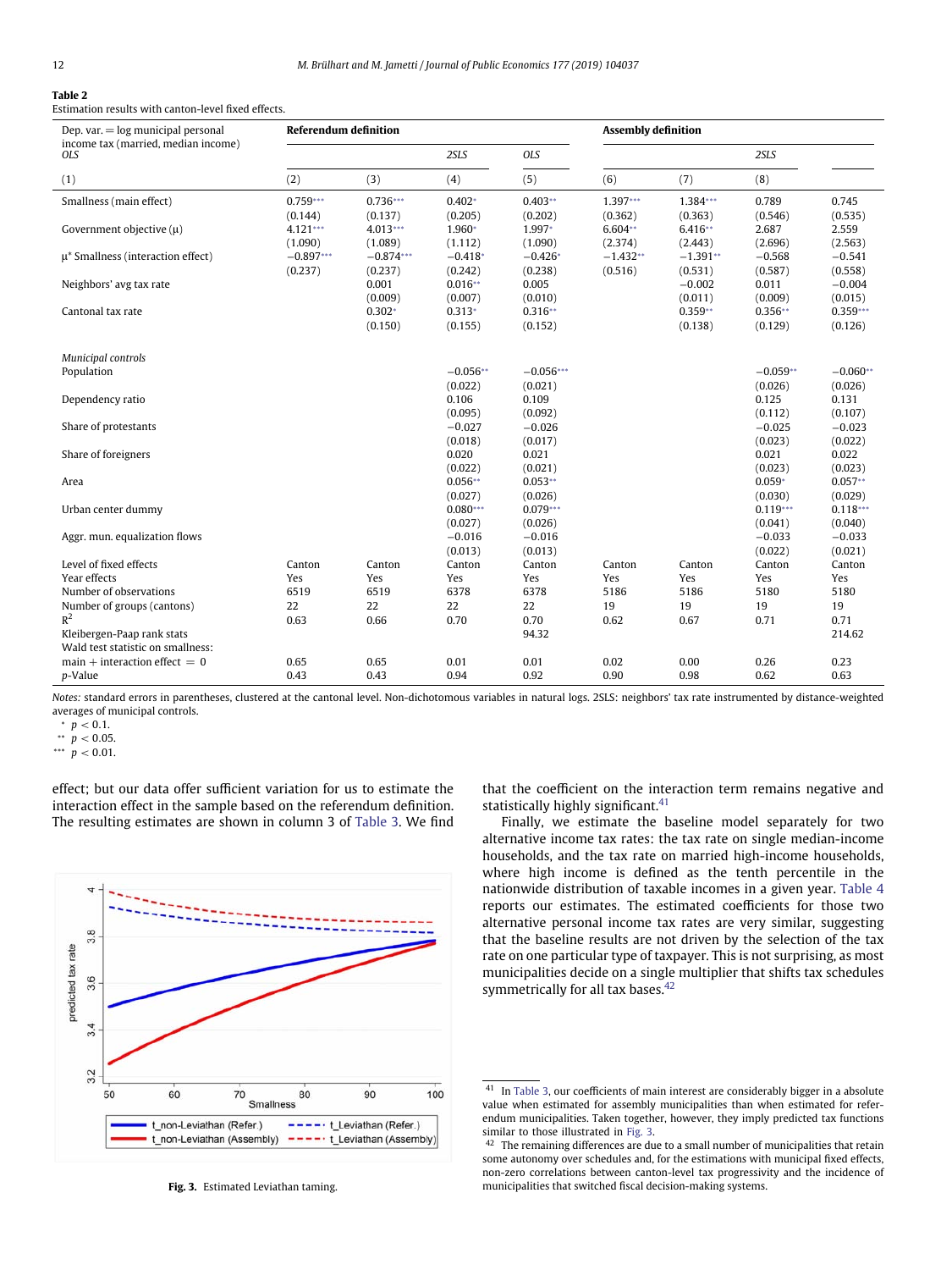#### <span id="page-12-1"></span>**Table 3**

Estimation results with municipality-level fixed effects.

| Den var = $\log$ municinal personal income tax (married median income) <b>Referend</b> |  |  |  |
|----------------------------------------------------------------------------------------|--|--|--|
|                                                                                        |  |  |  |

| Dep. var. $=$ log municipal personal income tax (married, median income) | Referendum definition |              |              |              | <b>Assembly definition</b> |              |              |  |
|--------------------------------------------------------------------------|-----------------------|--------------|--------------|--------------|----------------------------|--------------|--------------|--|
|                                                                          | OLS                   |              |              | 2SLS         | <b>OLS</b>                 |              | 2SLS         |  |
|                                                                          | (1)                   | (2)          | (3)          | (4)          | (5)                        | (6)          | (7)          |  |
| Smallness (main effect)                                                  | $-0.004$              | 2.382        |              | 2.435        | 7.882*                     | $1.384***$   | 0.789        |  |
|                                                                          | (2.209)               | (2.303)      |              | (2.306)      | (4.224)                    | (3.922)      | (3.843)      |  |
| Government objective $(\mu)$                                             | $6.659***$            | $6.050**$    | 46.664***    | $6.123**$    | 42.230*                    | 44.319*      | 44.514*      |  |
|                                                                          | (2.486)               | (2.438)      | (17.216)     | (2.467)      | (24.077)                   | (23.955)     | (23.765)     |  |
| $\mu^*$ Smallness (interaction                                           | $-1.483***$           | $-1.349**$   |              | $-1.365**$   | $-9.260*$                  | $-9.717*$    | $-9.761*$    |  |
| effect)                                                                  |                       |              |              |              |                            |              |              |  |
|                                                                          | (0.554)               | (0.544)      |              | (0.550)      | (5.278)                    | (5.251)      | (5.209)      |  |
| $\mu^*$ Area-based smallness                                             |                       |              | $-10.173***$ |              |                            |              |              |  |
| (interaction effect)                                                     |                       |              |              |              |                            |              |              |  |
|                                                                          |                       |              | (3.752)      |              |                            |              |              |  |
| Neighbors' avg tax rate                                                  | $0.162***$            | $0.163***$   | $0.163***$   | $0.118***$   | $0.182***$                 | $0.180***$   | $0.140***$   |  |
|                                                                          | (0.046)               | (0.048)      | (0.048)      | (0.046)      | (0.037)                    | (0.036)      | (0.036)      |  |
| Cantonal tax rate                                                        | $0.274***$            | $0.296***$   | $0.295***$   | $0.306***$   | $0.328***$                 | $0.329***$   | $0.337***$   |  |
|                                                                          | (0.048)               | (0.047)      | (0.047)      | (0.045)      | (0.053)                    | (0.051)      | (0.047)      |  |
| Level of fixed effects                                                   | Municipality          | Municipality | Municipality | Municipality | Municipality               | Municipality | Municipality |  |
| Year effects                                                             | Yes                   | Yes          | Yes          | Yes          | Yes                        | Yes          | Yes          |  |
| Time-varying municipal                                                   | No                    | Yes          | Yes          | Yes          | No                         | Yes          | Yes          |  |
| controls                                                                 |                       |              |              |              |                            |              |              |  |
| Number of observations                                                   | 6519                  | 6378         | 6378         | 6378         | 5186                       | 5186         | 5180         |  |
| Number of groups (cantons)                                               | 365                   | 365          | 365          | 365          | 295                        | 295          | 295          |  |
| $R^2$                                                                    | 0.80                  | 0.81         | 0.81         | 0.81         | 0.82                       | 0.82         | 0.82         |  |
| Kleibergen-Paap rank stats                                               |                       |              |              | 249.15       |                            |              | 193.94       |  |
| Wald test statistic on                                                   | 0.46                  | 0.20         |              | 0.21         | 0.17                       | 0.03         | 0.02         |  |
| smallness: main $+$                                                      |                       |              |              |              |                            |              |              |  |
| interaction effect $= 0$                                                 |                       |              |              |              |                            |              |              |  |
| p-Value                                                                  | 0.50                  | 0.65         |              | 0.64         | 0.68                       | 0.87         | 0.89         |  |

*Notes:* standard errors in parentheses, clustered at the municipality level. Non-dichotomous variables in natural logs. Time-varying municipal controls included: population, dependency ratio, share of protestants, share of foreigners. 2SLS: neighbors' tax rate instrumented by distance weighted averages of municipal controls. (7) estimated with municipality-level dummies, coefficient on smallness not presented since identified by missing observations.

 $$  $p < 0.05$ .

∗∗∗ *p <* 0*.*01.

#### <span id="page-12-0"></span>**5. Conclusions**

In "Oates regressions", jurisdictional fragmentation is often found to be associated with lower tax rates. Traditionally, it has been difficult to read a clear interpretation into such results, because a negative partial correlation between fragmentation and tax rates could represent either (second-best efficient) Leviathan taming via horizontal tax competition, or a race to the bottom away from the socially optimal tax rates. This paper offers a theory-driven empirical reassessment of Oates's approach.

We show that the interpretational ambiguity can be overcome when one considers a model of fiscal federalism featuring vertical as well as horizontal tax externalities, and when one can draw on extraneous information on the democratic constraints on tax setting authorities at the sub-federal level. According to the theory, taxrate reducing competition among jurisdictions with some degree of Leviathan government behavior is welfare improving if, all else equal, competition among more benevolent jurisdictions would have raised equilibrium tax rates.

We employ data on tax setting in Swiss municipalities and cantons for an assessment of this prediction. A sizeable subsample of Swiss municipalities set tax rates by direct-democratic participation of the citizenry, which constrains local executives to behave "benevolently". We find that, for these direct-democratic municipalities, the basic relationship between relative "smallness" and average tax rates is positive: the smaller they are, the higher their tax rates. This is consistent with dominant vertical externalities in a model of tax competition among benevolent jurisdictions in federal systems.

Our central finding is that, other things equal, the relationship between fragmentation and tax rates turns negative (or at least not significantly different from zero) for the municipalities with less direct democracy and more delegated fiscal authority. Hence, we infer in this case that tax rates fall (or at least do not rise) in fragmentation *because* these municipalities offer some scope for Leviathan government behavior. Set against the theory, we can interpret this finding not only as evidence of Leviathan taming via jurisdictional fragmentation but also as a manifestation of welfare-enhancing tax competition.

The flip side of our central finding, of course, is that the significant impact of fragmentation on the taxes of direct-democratic municipalities implies welfare-reducing distortions from (vertical) tax externalities. Coordinated tax setting by benevolent governments remains the first-best policy. However, to the extent that there are constitutional or other limits on the feasibility of direct-democratic participation in sub-federal fiscal policy making, our analysis suggests that the competitive pressures arising from sub-federal jurisdictional fragmentation are likely to be welfare enhancing.

How general is this result? As discussed above, the conditions for beneficial tax competition seem if anything more likely to hold in many other contexts than our Swiss setting. First, most real-world federations (e.g. US states or EU member countries) have considerably smaller sub-federal fiscal shares than Swiss cantons, and thus even greater scope for dominant vertical tax externalities.[43](#page-12-2) Second, given the pervasiveness of direct-democratic institutions in Switzerland, most sub-federal governments enjoy considerably greater leeway for revenue maximization than Swiss municipal authorities. Hence,

<span id="page-12-2"></span><sup>43</sup> See also the calculations based on parameters for the US economy by Keen and Kotsogiannis (2002, 367f.), indicating that dominance of vertical externalities among US states is a real possibility.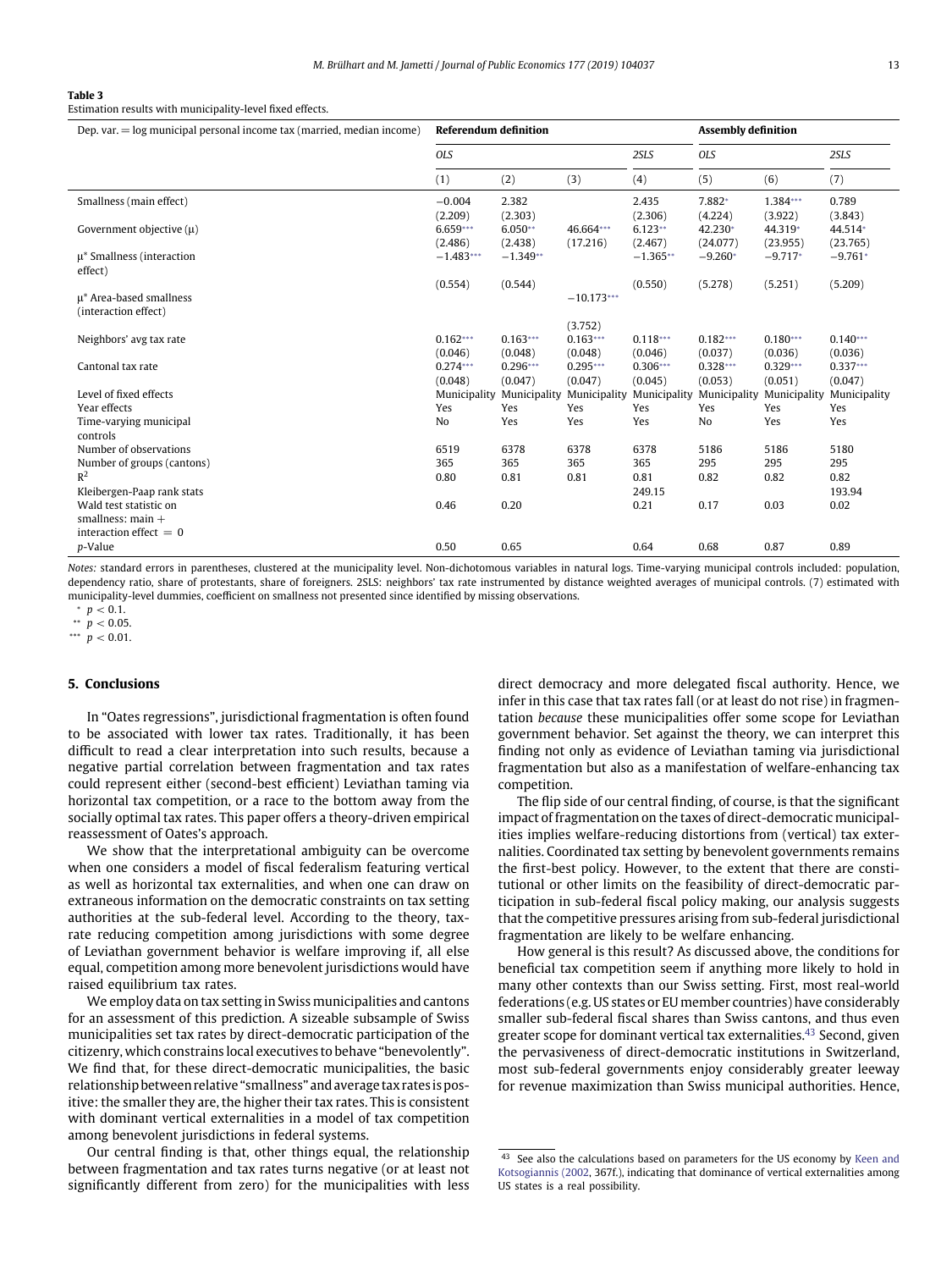|                                                                     |             |                      | Dep. var. = log municipal personal income tax (single, median income) |            |                            |                      |            | Dep. var. = log municipal personal income tax (married, high income) |                            |             |
|---------------------------------------------------------------------|-------------|----------------------|-----------------------------------------------------------------------|------------|----------------------------|----------------------|------------|----------------------------------------------------------------------|----------------------------|-------------|
|                                                                     |             | Canton fixed effects |                                                                       |            | Municipality fixed effects | Canton fixed effects |            |                                                                      | Municipality fixed effects |             |
|                                                                     | <b>OLS</b>  | 2SLS                 |                                                                       | <b>OLS</b> | 2SLS                       | <b>OLS</b>           |            | 2SLS                                                                 | <b>OLS</b>                 | 2SLS        |
|                                                                     | (1)         | (2)                  | (3)                                                                   | (4)        | (5)                        | (6)                  | (7)        | (8)                                                                  | (9)                        | (10)        |
| Smallness (main effect)                                             | $0.731***$  | $0.388*$             | $0.389*$                                                              | 1.861      | 1.757                      | $0.730***$           | 0.360      | $0.360*$                                                             | 1.304                      | 1.249       |
|                                                                     | (0.135)     | (0.216)              | (0.212)                                                               | (2.456)    | (2.467)                    | (0.130)              | (0.215)    | (0.211)                                                              | (1.913)                    | (1.915)     |
| Government objective $(\mu)$                                        | $3.867***$  | 1.890                | $1.911*$                                                              | $4.731*$   | 4.762*                     | $3.703***$           | 1.818      | 1.827                                                                | $2.064*$                   | $2.065*$    |
|                                                                     | (1.088)     | (1.126)              | (1.102)                                                               | (2.495)    | (2.506)                    | (1.073)              | (1.144)    | (1.118)                                                              | (1.138)                    | (1.133)     |
| $\mu^*$ Smallness (interaction effect)                              | $-0.842***$ | $-0.402$             | $-0.407*$                                                             | $-1.059*$  | $-1.066*$                  | $-0.805***$          | $-0.385$   | $-0.387$                                                             | $-0.461*$                  | $-0.462*$   |
|                                                                     | (0.236)     | (0.245)              | (0.240)                                                               | (0.557)    | (0.559)                    | (0.233)              | (0.249)    | (0.243)                                                              | (0.255)                    | (0.254)     |
| Neighbors' avg tax rate                                             | $-0.004$    | 0.008                | 0.003                                                                 | $0.118***$ | $0.074***$                 | $-0.006$             | 0.003      | 0.001                                                                | $0.072***$                 | $0.057***$  |
|                                                                     | (0.008)     | (0.007)              | (0.009)                                                               | (0.041)    | (0.023)                    | (0.007)              | (0.006)    | (0.007)                                                              | (0.018)                    | (0.014)     |
| Cantonal tax rate                                                   | $-0.212$    | $-0.163$             | $-0.164$                                                              | $-0.130*$  | $-0.134*$                  | $-0.550**$           | $-0.536**$ | $-0.536**$                                                           | $-0.528***$                | $-0.531***$ |
|                                                                     | (0.283)     | (0.301)              | (0.294)                                                               | (0.069)    | (0.069)                    | (0.230)              | (0.249)    | (0.243)                                                              | (0.064)                    | (0.064)     |
| Year effects                                                        | Yes         | Yes                  | Yes                                                                   | Yes        | Yes                        | Yes                  | Yes        | Yes                                                                  | Yes                        | Yes         |
| Time-varying municipal controls                                     | No          | Yes                  | Yes                                                                   | Yes        | Yes                        | No                   | Yes        | Yes                                                                  | Yes                        | Yes         |
| Number of observations                                              | 6519        | 6378                 | 6378                                                                  | 6378       | 6378                       | 6519                 | 6378       | 6378                                                                 | 6378                       | 6378        |
| Number of groups                                                    | 22          | 22                   | 22                                                                    | 365        | 365                        | 22                   | 22         | 22                                                                   | 365                        | 365         |
| $R^2$                                                               | 0.31        | 0.39                 | 0.38                                                                  | 0.52       | 0.52                       | 0.34                 | 0.43       | 0.43                                                                 | 0.59                       | 0.59        |
| Kleibergen-Paap rank stats                                          |             |                      | 129.37                                                                |            | 296.56                     |                      |            | 486.57                                                               |                            | 1699.38     |
| Wald test statistic on smallness: main $+$ interaction effect $= 0$ | 0.41        | 0.00                 | 0.01                                                                  | 0.11       | 0.08                       | 0.18                 | 0.01       | 0.01                                                                 | 0.19                       | 0.17        |
| <i>p</i> -Value                                                     | 0.53        | 0.95                 | 0.94                                                                  | 0.74       | 0.78                       | 0.67                 | 0.92       | 0.91                                                                 | 0.66                       | 0.68        |

dependency ratio, share of protestants, share of foreigners. 2SLS: neighbors' tax rate instrumented by distance-weighted averages of municipal controls.

∗ *p <sup>&</sup>lt;* 0*.*1. ∗∗ *p <sup>&</sup>lt;* 0*.*05.

<span id="page-13-0"></span>∗∗∗ *p <sup>&</sup>lt;* 0*.*01.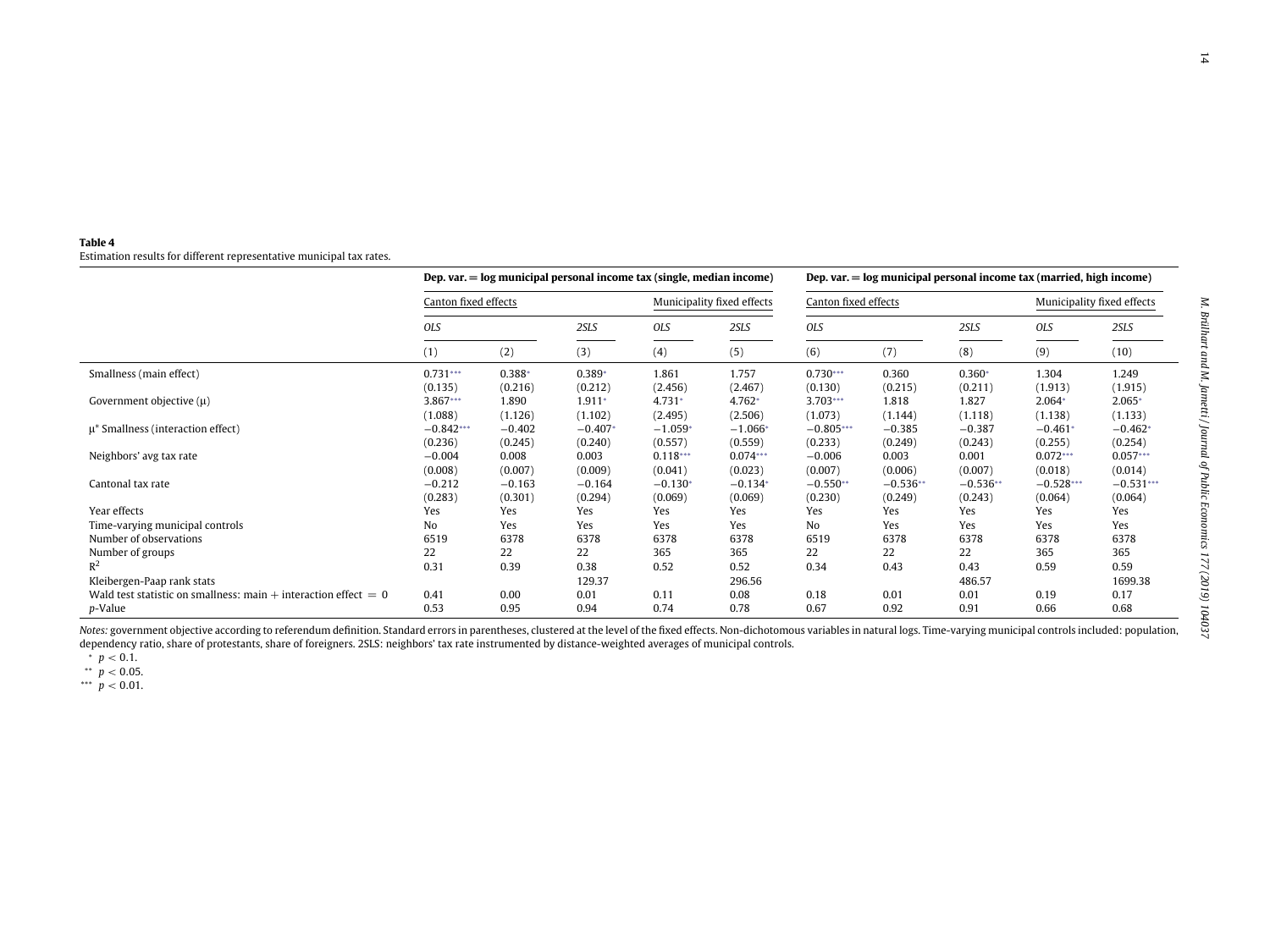there is reason to expect even greater scope for Leviathan-taming tax competition in other federations.

Could this extrapolation from our data set be tested empirically? The critical component is observable differences in institutional constraints at the sub-federal level. Although the extent of sub-national institutional diversity observed in Switzerland may well be unique in the world, empirically exploitable variation exists in other federations as well. [Romer and Rosenthal \(1982\),](#page-14-36) and [Farnham \(1990\),](#page-14-37) for example, have exploited differences in the availability of citizens' initiatives at the level of US communities in a studies of local expenditure levels. As an alternative, one might use the closeness of local election results as an inverse proxy for the latitude local politicians enjoy to make decisions that diverge from the median voter's preferences. Such an approach finds support in the results found by Besley and Case (2003) and Besley et al. (2010), whereby stronger party competition in US state legislatures yield lower tax burdens; and in those obtained by [List and Sturm \(2006\),](#page-14-38) according to which more narrowly elected state governors try harder to satisfy the preferences (in terms of environmental spending) of their electorate.

There are some evident limits to the generality of our study. By adopting a representative-agent framework with a single tax base, our analysis has abstracted from welfare effects arising through Tiebout sorting, through policy interactions concerning multiple tax bases, through expenditure-side inefficiencies such as waste induced by red tape in large centralized bureaucracies, through differential policy responses among jurisdictions of unequal intrinsic attractiveness to the mobile tax base, or through different forms of indirect democracy.[44](#page-14-39) Moreover, explicit consideration of horizontal and vertical fiscal transfers might be warranted in alternative empirical settings.

#### **References**

- <span id="page-14-23"></span>Asatryan, Z., 2016. The indirect effects of direct democracy: local government size and non-b[udge](http://refhub.elsevier.com/S0047-2727(19)30089-1/rf0005)tary voter initiatives in Germany. Int. Tax Public Financ. 23 (3), 580–601.
- Bandiera, O., Prat, A., Valletti, T., 2009. Active and passive waste in government spending: evidence from a policy experiment. Am. Econ. Rev. 99 (4), 1278–1308.
- Becker, S.O., Ichino, A., 2002. Estimation of average treatment effects based on propensity scores. Stata J. 2 (4), 358–377.
- <span id="page-14-29"></span>Besley, T., Case, A., 2003. Political institutions and policy choices: evidence from the United States. J. Econ. Lit. 41 (1), 7–73.
- Besley, T., Coate, S., 2008. Issue unbundling via citizens' initiatives. Q. J. Polit. Sci. 3 (4), 379–397.
- Besley, T., Persson, T., Sturm, D.M., 2010. Political competition, policy and growth: theory and evidence from the US. Rev. Econ. Stud. 77 (4), 1329–1352.
- <span id="page-14-1"></span>Brennan, G., Buchanan, J., 1980. The Power to Tax: Analytical Foundations of a Fiscal Constitution. Cambridge University Press.
- <span id="page-14-22"></span>Brülhart, M., Bucovetsky, S., Schmidheiny, K., 2015. Taxes in cities. In: Duranton, G., Henderson, J.V., Strange[, W.C. \(Eds.\), Handbook o](http://refhub.elsevier.com/S0047-2727(19)30089-1/rf0040)f Regional and Urban Economics. vol. 5b. pp. 1123–1196.
- <span id="page-14-34"></span>Brülhart, M., Jametti, M., 2006. Vertical versus horizontal tax externalities: an empirical test. J. Public Econ. 90 (10), 2027–2062.
- <span id="page-14-28"></span>Brülhart, M., Jametti, M., 2007. Does tax competition tame the Leviathan? CEPR Discussion Paper #6512.
- <span id="page-14-16"></span>Bucovetsky, S., 1991. [Asymmetric tax competition. J. Urban Econ. 30, 167–181.](http://refhub.elsevier.com/S0047-2727(19)30089-1/rf0055)
- Cai, H., Treisman, D., 2005. Does competition for capital discipline governments? [Decentralization, globaliz](http://refhub.elsevier.com/S0047-2727(19)30089-1/rf0060)ation, and public policy. Am. Econ. Rev. 95 (3), 817–830.
- Dahlby, B., 1996. Fiscal externalities and the design of intergovernmental grants. Int. Tax Public Financ. 3 (3), 397–412.
- <span id="page-14-12"></span>Devereux, M.P., Lockwood, B., Redoano, M., 2008. Do countries compete over corporate tax rates? J. Public Econ. 92, 1210–1235.
- <span id="page-14-11"></span>Edwards, J., Keen, M., 1996. Tax competition and Leviathan. Eur. Econ. Rev. 40 (1), 113–134.
- <span id="page-14-10"></span>Eggert, W., Sørensen, P.B., 2008. The effects of tax competition when politicians create rents to buy political support. J. Public Econ. 92 (5-6), 1142–1163.
- <span id="page-14-5"></span><span id="page-14-4"></span>Epple, D., Nechyba, T., 2004. Fiscal decentralization. In: Henderson, J.V., Thisse, J.-F. (Eds.), Handbook of Regional and Urban Economics. vol. 4. Elsevier.
- Epple, D., Zelenitz, A., 1981. The implications of competition among jurisdictions: does tiebout need politics? J. Polit. Econ. 89 (6), 1197–1217.
- <span id="page-14-32"></span>Eugster, B., Parchet, R., 2019. [Culture and taxes. J. Polit. Econ. 127 \(1\), 296–337.](http://refhub.elsevier.com/S0047-2727(19)30089-1/rf0095)
- <span id="page-14-37"></span>Farnham, P.G., 1990. The impact of citizen influence on local government expenditure. Public Choice 64 (3), 201–212.
- <span id="page-14-30"></span>Feld, L.P., Kirchgässner, G., 2001. The political economy of direct legislation: direct democracy and local decision-making. Econ. Policy 16 (33), 329–367.
- <span id="page-14-21"></span>Feld, L.P., Kirchgässner, G., Schaltegger, C.A., 2010. Decentralized taxation and the size of government[: evidence from Swiss state an](http://refhub.elsevier.com/S0047-2727(19)30089-1/rf0110)d local governments. South. Econ. J. 77 (1), 27–48.
- Feld, L.P., Matsusaka, J.G., 2003. Budget referendums and government spending: evidence from Swiss cantons. J. Public Econ. 87 (12), 2703–2724.
- Feld, L.P., Reulier, E., 2009. Strategic tax competition in Switzerland: evidence from a panel of the Swiss cantons. Ger. Econ. Rev. 10 (1), 91–114.
- Forbes, K.F., Zampelli, E.M., 1989. Is Leviathan a mythical beast? Am. Econ. Rev. 79 (3), 587–596.
- Frey, B.S., Stutzer, A., 2000. Happiness, economy and institutions. Econ. J. 110 (466), 918–938.
- Fuest, C., 2000. The political economy of tax coordination as a bargaining game between bureaucrats and politicians. Public Choice 103 (3/4), 357–382.
- <span id="page-14-25"></span>Funk, P., Gathmann, C., 2011. Does direct democracy reduce the size of government? New evidence from historical data, 1890–2000. Econ. J. 121 (557), 1252–1280.
- Funk, P., Gathmann, C., 2013. Voter preferences, direct democracy and government spending. Eur. J. Polit. Econ. 32, 300–319.
- Gerber, E.R., 1996. Legislative response to the threat of popular initiatives. Am. J. Polit. Sci. 40 (1), 99–128.
- Gerber, E.R., 1999. The Populist Paradox: Interest Group Influence and the Promise of Direct Legislation. Princeton University Press.
- Harsman, B., Quigley, J.M., et al. 1998. Education, job requirements, and commuting: an analysis of network flows. In: [Beckm](http://refhub.elsevier.com/S0047-2727(19)30089-1/rf0160)ann, M., Knowledge and Networks in a Dynamic Economy. Springer., pp. 1998..
- Hinnerich, B.T., Petterson-Lidbom, P., 2014. Democracy, redistribution, and political p[articipation: evidence from Sweden](http://refhub.elsevier.com/S0047-2727(19)30089-1/rf0165) 1919–1938. Econometrica 82 (3), 961–993.
- <span id="page-14-18"></span>Hoxby, C.M., 2000. Does competition among public schools benefit students and taxpayers? Am. Econ. Rev. 90 (5), 1209–1238.
- <span id="page-14-3"></span>Hoyt, W.H., 1991. Property taxation, Nash equilibrium, and market power. J. Urban Econ. 30 (1), 123–131.
- Janeba, E., Schjelderup, G., 2009. The welfare effects of tax competition reconsidered: politicians and political institutions. Econ. J. 119 (539), 1143–1161.
- Keen, M.J., 1998. Vertical tax externalities in the theory of fiscal federalism. IMF Staff. Pap. 45 (3), 454-485.
- <span id="page-14-7"></span>Keen, M.J., Kotsogiannis, C., 2002. Does federalism lead to excessively high taxes? Am. Econ. Rev. 92 (1), 363–370.
- <span id="page-14-9"></span>Keen, M.J., Kotsogiannis, C., 2003. Leviathan and capital tax competition in federations. J. Public Econ. Theory 5 (2), 177–199.
- <span id="page-14-8"></span>Keen, M.J., Kotsogiannis, C., 2004. Tax competition in federations and the welfare consequences of decentralization. J. Urban Econ. 56 (3), 397–407.
- Ladner, A., Fiechter, J., 2012. The influence of direct democracy on political interest, electoral turnout [and other forms of c](http://refhub.elsevier.com/S0047-2727(19)30089-1/rf0205)itizens' participation in Swiss municipalities. Local Gov. Stud. 38 (4), 437–459.
- <span id="page-14-38"></span>List, J.A., Sturm, D.M., 2006. How elections matter: theory and evidence from environmental policy. Q. J. Econ. 121 (4), 1249–1281.
- Lutz, B., 2010. Taxation with representation: Intergovernmental grants in a plebiscite democracy. Rev. Econ. Stat. 92 (2), 316–332.
- <span id="page-14-27"></span>Maskin, E., Tirole, J., 2004. The politician and the judge: accountability in government. Am. Econ. Rev. 94 (4), 1034–1054.
- <span id="page-14-19"></span>Matsusaka, J.G., 1995. Fiscal effects of the voter initiative: evidence from the last 30 years. J. Polit. Econ. 103 (3), 587–623.
- <span id="page-14-24"></span>Matsusaka, J.G., 2004. For the Many Or the Few: The Initiative, Public Policy, and American Democracy. University of Chicago Press.
- <span id="page-14-6"></span>Matsusaka, J.G., 2005. [Direct democracy works. J. Econ. Perspect. 19 \(2\), 185–206.](http://refhub.elsevier.com/S0047-2727(19)30089-1/rf0235)
- <span id="page-14-20"></span>Matsusaka, J.G., McCarty, N.M., 2001. Political resource allocations: benefits and costs of voter initiatives. J. Law Econ. Org. 17 (2), 413–448.
- <span id="page-14-13"></span>Milgrom, P., Shannon, C., 1994. Monotone comparative statics. Econometrica 62 (1), 157–180.
- Nelson, M.A., 1987. Searching for Leviathan: comment and extension. Am. Econ. Rev. 77 (1), 198–204.
- <span id="page-14-0"></span>Oates, W.E., 1972. [Fiscal Federalism. Harcourt Brace Jovanovich, New York.](http://refhub.elsevier.com/S0047-2727(19)30089-1/rf0255)
- <span id="page-14-2"></span>Oates, W.E., 1985. Searching for Leviathan: an empirical study. Am. Econ. Rev. 75 (4), 748–757.
- <span id="page-14-26"></span>Osborne, M.J., Turner, M.A., 2010. Cost benefit analyses versus referenda. J. Polit. Econ. 118 (1), 156–187.
- <span id="page-14-31"></span>Oster, E., 2019. Unobservable selection and coefficient stability: theory and evidence. J. Bus. Econ. Stat. 37 (2), 187–204.
- <span id="page-14-33"></span>Parchet, R., 2019. Are local tax rates strategic complements or strategic substitutes? Am. Econ. J. Econ. Pol. 11 (2), 189–224.
- <span id="page-14-17"></span>Perroni, C., Scharf, K.A., 2001. Tiebout with politics: capital tax competition and constitutional choices. Rev. Econ. Stud. 68 (1), 133–154.
- <span id="page-14-36"></span>Romer, T., Rosenthal, H., 1982. Median voters or budget maximizers: evidence from school expenditure data. Econ. Inq. 20 (4), 556–578.
- <span id="page-14-35"></span>Schwartz, A., 1973. Interpreting the effect of distance on migration. Am. Econ. Rev. 81 (5), 1153–1169.
- <span id="page-14-14"></span>Vives, X., 2000. [Oligopoly Pricing. The MIT Press, Cambridge.](http://refhub.elsevier.com/S0047-2727(19)30089-1/rf0295)
- <span id="page-14-15"></span>Vrijburg, H., de Mooij, R.A., 2016. Tax rates as strategic substitutes. Int. Tax Public Financ. 23 (1), 2–24.

<span id="page-14-39"></span><sup>44</sup> On the last three effects, see, respectively, Bandiera et al. (2009), Cai and Treisman (2005) and Janeba and Schjelderup (2009).